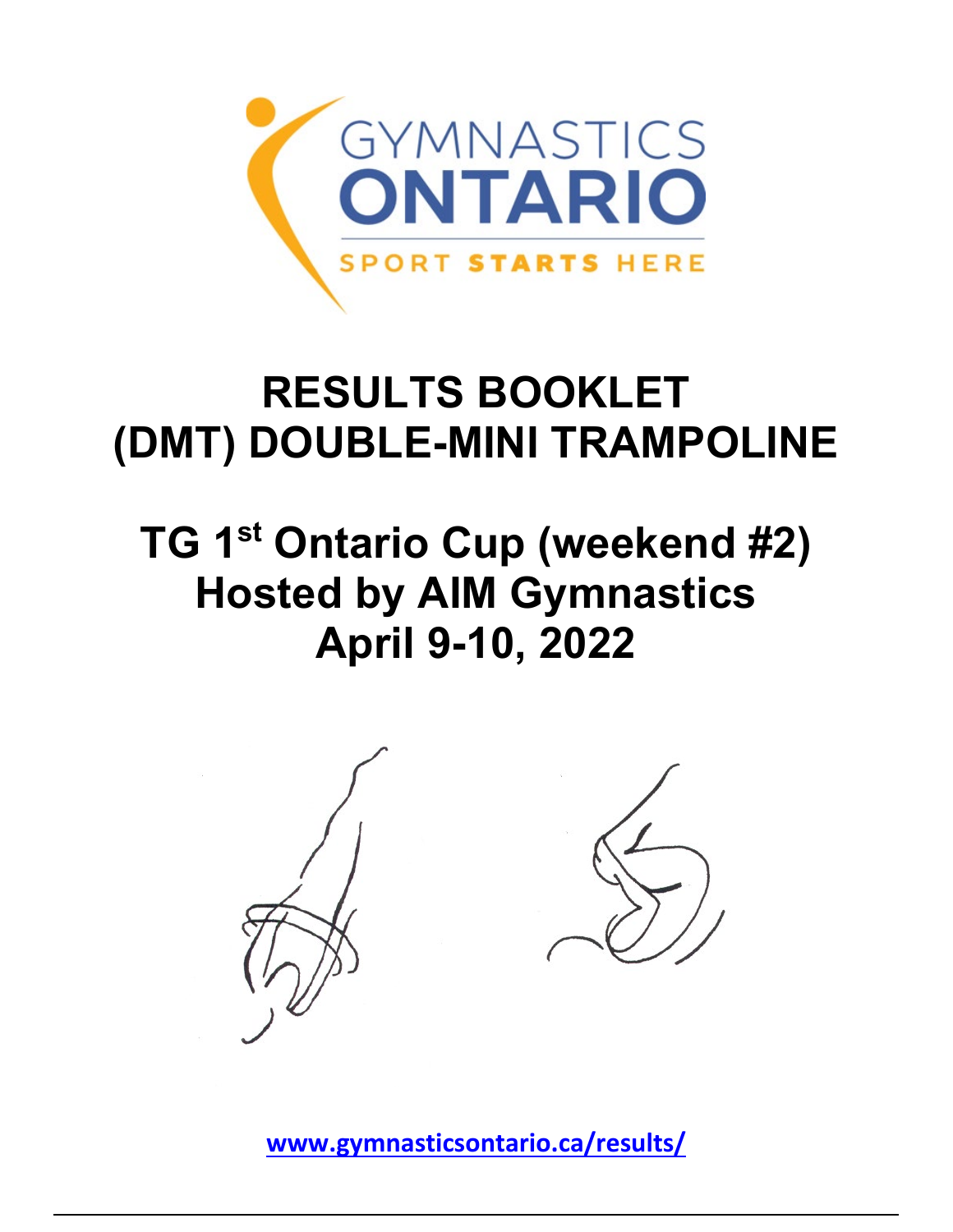| <b>GYMNASTICS</b>        |  |
|--------------------------|--|
| <b>ONTARIO</b>           |  |
| <b>SPORT STARTS HERE</b> |  |



|      |                                                            |                                 |                             |            |            |            |            |    |             |     |     |                  |              | Page 1                  |
|------|------------------------------------------------------------|---------------------------------|-----------------------------|------------|------------|------------|------------|----|-------------|-----|-----|------------------|--------------|-------------------------|
|      | <b>DMT Level 1 - Women 12U</b><br>Qualifying Score is 39.0 |                                 |                             | E1         | E2         | E3         | E4         | E5 | <b>Diff</b> | Pen | Bon | Sub              | <b>Total</b> | Posn                    |
|      | <b>Julianne McKeown</b>                                    | <b>AIM Gymnastics Pickering</b> |                             |            |            |            |            |    | $\Omega$    |     |     |                  | 40.700       | - 1                     |
|      |                                                            |                                 | Pass 1                      | 9.7        | 9.8        | 9.8        | 9.7        |    | 0.7<br>0.7  |     |     | 20.200           |              |                         |
|      |                                                            |                                 | Pass <sub>2</sub>           |            | 9.9 10.0   | 9.9        | 9.8        |    |             |     |     | 20.500           | 40.700       |                         |
|      | 2 Morgan Bruce                                             | <b>AIM Gymnastics Pickering</b> |                             |            |            |            |            |    | $\Omega$    |     |     |                  | 40.400       | $\overline{\mathbf{2}}$ |
|      |                                                            |                                 | Pass 1                      | 9.6        | 9.7<br>9.8 | 9.8<br>9.8 | 9.7        |    | 0.7<br>0.7  |     |     | 20.100           |              |                         |
|      |                                                            |                                 | Pass 2                      | 9.8        |            |            | 9.8        |    |             |     |     | 20.300           | 40.400       |                         |
|      | <b>Kristen Bunting</b>                                     | <b>Vertical Zone</b>            |                             |            |            |            |            |    | $\Omega$    |     |     |                  | 39,600       | $\overline{\mathbf{3}}$ |
|      |                                                            |                                 | Pass 1<br>Pass 2            | 9.6<br>9.6 | 9.3<br>9.6 | 9.6<br>9.6 | 9.4<br>9.5 |    | 0.7<br>0.7  |     |     | 19.700<br>19.900 | 39.600       |                         |
|      |                                                            |                                 |                             |            |            |            |            |    |             |     |     |                  |              |                         |
|      | <b>Yuzu Moldenhaver</b>                                    | <b>T-Dot Tumblers</b>           |                             |            |            |            |            |    | $\Omega$    |     |     |                  | 39.500       | $\overline{4}$          |
|      |                                                            |                                 | Pass 1<br>Pass 2            | 9.4<br>9.6 | 9.6<br>9.6 | 9.5<br>9.5 | 9.5<br>9.5 |    | 0.7<br>0.7  |     |     | 19.700<br>19.800 | 39.500       |                         |
|      |                                                            |                                 |                             |            |            |            |            |    |             |     |     |                  |              |                         |
|      | <b>Avery Cowen</b>                                         | <b>Rose City Gymnastics</b>     |                             |            |            |            |            |    | $\Omega$    |     |     |                  | 39.300       | 5                       |
|      |                                                            |                                 | Pass 1<br>Pass <sub>2</sub> | 9.4<br>9.4 | 9.6<br>9.5 | 9.5<br>9.5 | 9.4<br>9.5 |    | 0.7<br>0.7  |     |     | 19.600<br>19.700 | 39.300       |                         |
|      |                                                            |                                 |                             |            |            |            |            |    |             |     |     |                  |              |                         |
|      | <b>Annabella Rossini</b>                                   | <b>Grand River Gymmies</b>      |                             |            |            |            |            |    | $\Omega$    |     |     |                  | 39.200       | 6                       |
|      |                                                            |                                 | Pass 1<br>Pass <sub>2</sub> | 9.4<br>9.6 | 9.3<br>9.7 | 9.3<br>9.6 | 9.2<br>9.6 |    | 0.7<br>0.7  |     |     | 19.300<br>19.900 | 39.200       |                         |
|      |                                                            |                                 |                             |            |            |            |            |    |             |     |     |                  |              |                         |
|      | <b>Taylor Smith</b>                                        | <b>Anti-Gravity</b>             |                             |            |            |            |            |    | $\Omega$    |     |     |                  | 39.100       |                         |
|      |                                                            |                                 | Pass 1<br>Pass <sub>2</sub> | 9.6<br>9.4 | 9.6<br>9.3 | 9.5<br>9.2 | 9.6<br>9.2 |    | 0.7<br>0.7  |     |     | 19.900<br>19.200 | 39.100       |                         |
|      |                                                            |                                 |                             |            |            |            |            |    |             |     |     |                  |              |                         |
|      | <b>Laurence Crepin</b>                                     | <b>Club Les Sittelles</b>       |                             |            |            |            |            |    |             |     |     |                  | 38,800       | $\bf{8}$                |
|      |                                                            |                                 | Pass 1<br>Pass <sub>2</sub> | 9.5<br>9.3 | 9.5<br>9.2 | 9.4<br>9.3 | 9.3<br>9.2 |    | 0.7<br>0.7  |     |     | 19.600<br>19.200 | 38.800       |                         |
|      |                                                            |                                 |                             |            |            |            |            |    |             |     |     |                  |              |                         |
|      | <b>Adele Cheng</b>                                         | <b>Club Les Sittelles</b>       | Pass 1                      | 9.2        | 9.5        | 9.5        | 9.3        |    | 0.7         |     |     | 19.500           | 38.700       | $\Box$                  |
|      |                                                            |                                 | Pass <sub>2</sub>           | 9.1        | 9.4        | 9.3        | 9.3        |    | 0.6         |     |     | 19.200           | 38.700       |                         |
|      |                                                            |                                 |                             |            |            |            |            |    |             |     |     |                  |              |                         |
|      | 10 Alaina Ha                                               | <b>Rose City Gymnastics</b>     | Pass 1                      | 9.3        | 9.3        | 9.3        | 9.2        |    | 0.7         |     |     | 19.300           | 38.600       | 10                      |
|      |                                                            |                                 | Pass <sub>2</sub>           | 9.3        | 9.3        | 9.3        | 9.2        |    | 0.7         |     |     | 19.300           | 38.600       |                         |
|      |                                                            |                                 |                             |            |            |            |            |    |             |     |     |                  |              |                         |
| 11   | <b>Charlotte Windover</b>                                  | <b>Club Les Sittelles</b>       | Pass 1                      | 9.4        | 9.4        | 9.4        | 9.3        |    | 0.7         |     |     | 19.500           | 38.400       | 11                      |
|      |                                                            |                                 | Pass <sub>2</sub>           | 9.3        | 9.5        | 9.3        | 9.4        |    | 0.2         |     |     | 18.900           | 38.400       |                         |
|      |                                                            |                                 |                             |            |            |            |            |    |             |     |     |                  |              |                         |
| $12$ | <b>Chloe Huerter</b>                                       | <b>Velocity Sport Inc.</b>      | Pass 1                      | 9.3        | 9.3        | 9.3        | 9.2        |    | 0.7         |     |     | 19.300           | 38,300       | 12                      |
|      |                                                            |                                 | Pass <sub>2</sub>           | 9.5        | 9.1        | 9.2        | 9.1        |    | 0.7         |     |     | 19.000           | 38.300       |                         |
|      |                                                            | <b>Rose City Gymnastics</b>     |                             |            |            |            |            |    |             |     |     |                  |              | 13                      |
| 13   | <b>Nina Andrews</b>                                        |                                 | Pass 1                      | 9.3        | 9.5        | 9.3        | 9.2        |    | 0.7         | 0.6 |     | 18.700           | 38.100       |                         |
|      |                                                            |                                 | Pass <sub>2</sub>           | 9.4        | 9.3        | 9.5        | 9.3        |    | 0.7         |     |     | 19.400           | 38.100       |                         |
|      | 14 Aiko Bradley                                            | <b>Dynamo Gymnastics Inc.</b>   |                             |            |            |            |            |    |             |     |     |                  | 37.500       | 14                      |
|      |                                                            |                                 | Pass 1                      | 9.2        | 9.3        | 9.2        | 9.3        |    | 0.7         |     |     | 19.200           |              |                         |
|      |                                                            |                                 | Pass 2                      | 9.0        | 9.0        | 9.0        | 9.0        |    | 0.7         | 0.4 |     | 18.300           | 37.500       |                         |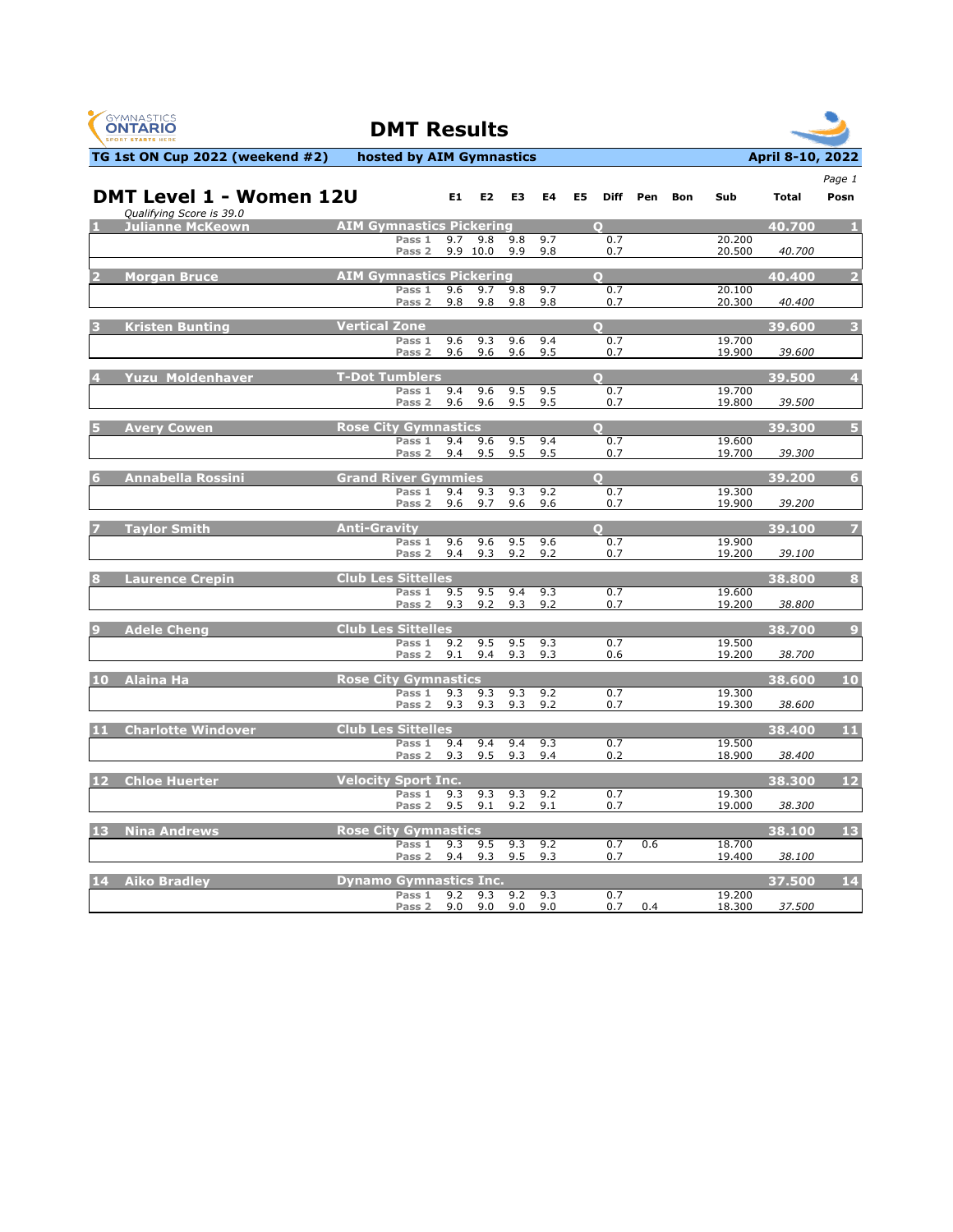



|                 | <b>DMT Level 1 - Women 13&amp;14</b><br>Qualifying Score is 39.0 |                      |                                                         | E1         | E <sub>2</sub> | E3         | E4         | E5  | Diff            | Pen | Bon | Sub              | Total  | Page 1<br>Posn          |
|-----------------|------------------------------------------------------------------|----------------------|---------------------------------------------------------|------------|----------------|------------|------------|-----|-----------------|-----|-----|------------------|--------|-------------------------|
|                 | <b>Hailey Murchison</b>                                          | <b>Vertical Zone</b> |                                                         |            |                |            |            |     | $\Omega$        |     |     |                  | 40.000 |                         |
|                 |                                                                  |                      | Pass 1<br>Pass <sub>2</sub>                             | 9.5<br>9.7 | 9.6<br>9.7     | 9.7<br>9.7 | 9.6<br>9.6 |     | 0.7<br>0.7      |     |     | 19.900<br>20.100 | 40.000 |                         |
|                 |                                                                  |                      |                                                         |            |                |            |            |     |                 |     |     |                  |        |                         |
| $\overline{2}$  | <b>Katherine Sutherland</b>                                      |                      | Adrenaline Gymnastics & Training Centre Ltd 0<br>Pass 1 | 9.6        | 9.5            | 9.6        | 9.6        |     | 0.7             |     |     | 19.900           | 39.700 | $\overline{2}$          |
|                 |                                                                  |                      | Pass 2                                                  | 9.4        | 9.7            | 9.6        | 9.5        |     | 0.7             |     |     | 19.800           | 39.700 |                         |
|                 | <b>Lexy Dysarz</b>                                               | <b>Vertical Zone</b> |                                                         |            |                |            |            |     | $\Omega$        |     |     |                  | 39.500 | $\overline{\mathbf{3}}$ |
|                 |                                                                  |                      | Pass 1                                                  | 9.5        | 9.5            | 9.5        | 9.5        |     | 0.7             |     |     | 19.700           | 39.500 |                         |
|                 |                                                                  |                      | Pass <sub>2</sub>                                       | 9.6        | 9.5            | 9.5        | 9.6        |     | 0.7             |     |     | 19.800           |        |                         |
|                 | <b>Cadence Skimming</b>                                          |                      | <b>Adrenaline Gymnastics &amp; Training Centre Ltd</b>  |            |                |            |            |     | $\Omega$        |     |     |                  | 39.300 | $\overline{4}$          |
|                 |                                                                  |                      | Pass 1<br>Pass 2                                        | 9.4<br>9.5 | 9.3<br>9.5     | 9.7<br>9.6 | 9.5<br>9.5 |     | 0.7<br>0.7      |     |     | 19.600<br>19.700 | 39.300 |                         |
| $5 =$           | <b>Alexis Fox</b>                                                |                      | <b>Grand River Gymmies</b>                              |            |                |            |            |     | $\Omega$        |     |     |                  | 39.100 | $5 =$                   |
|                 |                                                                  |                      | Pass 1                                                  | 9.3        | 9.5            | 9.5        | 9.4        |     | 0.7             |     |     | 19.600           |        |                         |
|                 |                                                                  |                      | Pass <sub>2</sub>                                       | 9.4        | 9.5            | 9.4        | 9.4        |     | 0.7             |     |     | 19.500           | 39.100 |                         |
|                 | 5= Leila Merida                                                  |                      | <b>Dynamo Gymnastics Inc.</b>                           |            |                |            |            |     | n               |     |     |                  | 39.100 | $5 =$                   |
|                 |                                                                  |                      | Pass $1$<br>Pass <sub>2</sub>                           | 9.6<br>9.3 | 9.6<br>9.3     | 9.6<br>9.2 | 9.5<br>9.2 |     | 0.7<br>0.7      |     |     | 19.900<br>19.200 | 39.100 |                         |
|                 |                                                                  |                      |                                                         |            |                |            |            |     |                 |     |     |                  |        |                         |
|                 | Nila Parekh                                                      |                      | <b>T-Dot Tumblers</b><br>Pass 1                         | 9.4        | 9.5            | 9.4        | 9.5        |     | $\Omega$<br>0.7 |     |     | 19.600           | 39,000 | -7                      |
|                 |                                                                  |                      | Pass 2                                                  | 9.3        | 9.3            | 9.4        | 9.4        |     | 0.7             |     |     | 19.400           | 39.000 |                         |
| $8 =$           | <b>Mia Hurst</b>                                                 |                      | <b>Grand River Gymmies</b>                              |            |                |            |            |     |                 |     |     |                  | 38.900 | $8 =$                   |
|                 |                                                                  |                      | Pass 1                                                  | 9.1        | 9.3            | 9.3        | 9.2        |     | 0.7             |     |     | 19.200           |        |                         |
|                 |                                                                  |                      | Pass <sub>2</sub>                                       | 9.4        | 9.5            | 9.5        | 9.5        |     | 0.7             |     |     | 19.700           | 38.900 |                         |
| $8 =$           | <b>Montana Liscum</b>                                            |                      | <b>Velocity Sport Inc.</b>                              |            |                |            |            |     |                 |     |     |                  | 38,900 | $8 =$                   |
|                 |                                                                  |                      | Pass 1<br>Pass 2                                        | 9.2<br>9.5 | 9.2<br>9.5     | 9.3<br>9.6 | 9.4<br>9.4 |     | 0.7<br>0.7      |     |     | 19.200<br>19.700 | 38.900 |                         |
|                 |                                                                  |                      |                                                         |            |                |            |            |     |                 |     |     |                  |        |                         |
| 10 <sup>°</sup> | Tessa Moore                                                      |                      | <b>Velocity Sport Inc.</b><br>Pass 1                    | 9.4        | 9.3            | 9.3        | 9.5        |     | 0.7             |     |     | 19.400           | 38.800 | 10                      |
|                 |                                                                  |                      | Pass <sub>2</sub>                                       | 9.4        | 9.4            | 9.3        | 9.3        |     | 0.7             |     |     | 19.400           | 38.800 |                         |
|                 | 11 Tatianna Eroukova                                             |                      | <b>Rideau Gymnastics</b>                                |            |                |            |            |     |                 |     |     |                  | 38,800 | 11                      |
|                 |                                                                  |                      | Pass 1                                                  | 9.2        | 9.3            | 9.3        | 9.3        |     | 0.7             |     |     | 19.300           |        |                         |
|                 |                                                                  |                      | Pass <sub>2</sub>                                       | 9.2        | 9.4            | 9.5        | 9.5        |     | 0.6             |     |     | 19.500           | 38.800 |                         |
| <b>12</b>       | <b>Oiawna Grant</b>                                              |                      | <b>Grand River Gymmies</b>                              |            |                |            |            |     |                 |     |     |                  | 38,600 | 12                      |
|                 |                                                                  |                      | Pass 1<br>Pass 2                                        | 9.4<br>9.4 | 9.3<br>9.5     | 9.4<br>9.6 | 9.5<br>9.5 |     | 0.7<br>0.7      | 0.6 |     | 18.900<br>19.700 | 38.600 |                         |
| 13              | <b>Avery Bond</b>                                                |                      | <b>Dynamo Gymnastics Inc.</b>                           |            |                |            |            |     |                 |     |     |                  | 38.400 | 13                      |
|                 |                                                                  |                      | Pass 1                                                  | 9.3        | 9.2            | 9.3        | 9.4        |     | 0.7             |     |     | 19.300           |        |                         |
|                 |                                                                  |                      | Pass <sub>2</sub>                                       | 9.2        | 9.2            | 9.3        | 9.2        |     | 0.7             |     |     | 19.100           | 38,400 |                         |
| 14              | <b>Isabelle Larabie</b>                                          |                      | <b>Dynamo Gymnastics Inc.</b>                           |            |                |            |            |     |                 |     |     |                  | 38.100 | 14                      |
|                 |                                                                  |                      | Pass 1<br>Pass <sub>2</sub>                             | 9.2<br>9.4 | 9.4<br>9.3     | 9.3<br>9.3 | 9.4<br>9.3 |     | 0.7<br>0.7      | 0.6 |     | 18.800<br>19.300 | 38.100 |                         |
|                 |                                                                  |                      |                                                         |            |                |            |            |     |                 |     |     |                  |        |                         |
| 15              | <b>Kendryn Catallo</b>                                           | <b>Vertical Zone</b> | Pass 1                                                  | 9.6        | 9.7            | 9.6        | 9.5        |     | 0.7             |     |     | 19.900           | 19.900 | 15                      |
|                 |                                                                  |                      | Pass 2                                                  | 0.0        | 0.0            | 0.0        | 0.0        |     | 0.0             |     |     | 0.000            | 19.900 |                         |
|                 | <b>Leah MacNevin</b>                                             |                      | <b>AIM Gymnastics Pickering</b>                         |            |                |            |            |     |                 |     |     |                  |        |                         |
|                 |                                                                  |                      | Pass 1                                                  | 0.0        | 0.0            | 0.0        | 0.0        | 0.0 | 0.0             | 0.0 | 0.0 | 0.000            |        |                         |
|                 |                                                                  |                      | Pass 2                                                  | 0.0        | 0.0            | 0.0        | 0.0        | 0.0 | 0.0             | 0.0 | 0.0 | 0.000            |        |                         |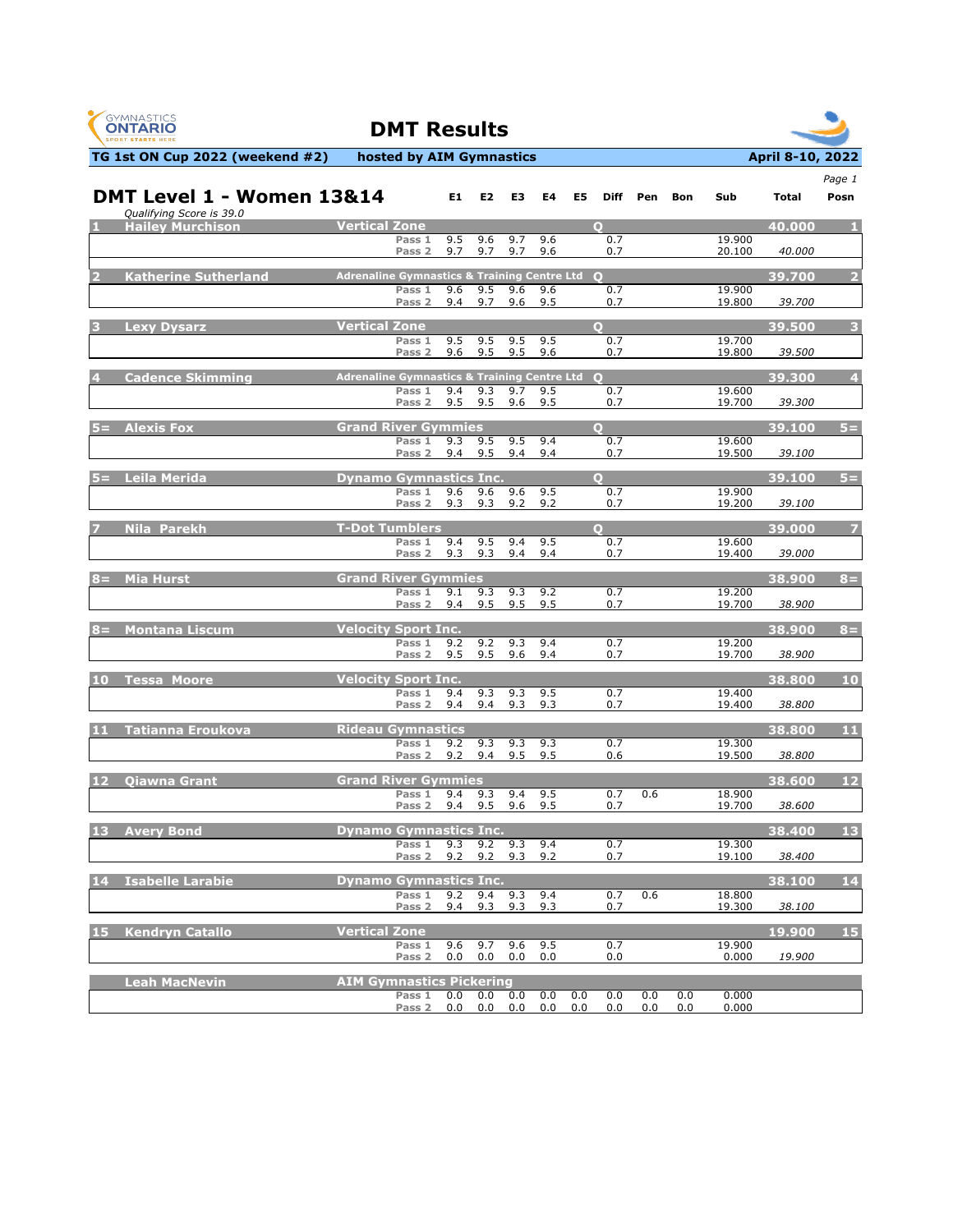| GYMNASTICS      |
|-----------------|
| <b>ONTARIO</b>  |
| ORT STARTS HERE |



|                       |                                                     |                                               |                   |                |                |     |     |    |                |     |     |        |              | Page 1                  |
|-----------------------|-----------------------------------------------------|-----------------------------------------------|-------------------|----------------|----------------|-----|-----|----|----------------|-----|-----|--------|--------------|-------------------------|
|                       | DMT Level 1 - Women 15+<br>Qualifying Score is 39.0 |                                               |                   | E <sub>1</sub> | E <sub>2</sub> | E3  | E4  | E5 | <b>Diff</b>    | Pen | Bon | Sub    | <b>Total</b> | Posn                    |
|                       | <b>Alyssa Dalley</b>                                | <b>Vertical Zone</b>                          |                   |                |                |     |     |    | $\Omega$       |     |     |        | 40.200       |                         |
|                       |                                                     |                                               | Pass 1            | 9.6            | 9.6            | 9.6 | 9.5 |    | 0.7            |     |     | 19.900 |              |                         |
|                       |                                                     |                                               | Pass 2            | 9.8            | 9.7            | 9.8 | 9.8 |    | 0.7            |     |     | 20,300 | 40.200       |                         |
| $\overline{2}$        | <b>Olivia Bernard</b>                               | <b>Rideau Gymnastics</b>                      |                   |                |                |     |     |    | $\Omega$       |     |     |        | 40.100       | 2                       |
|                       |                                                     |                                               | Pass <sub>1</sub> | 9.6            | 9.6            | 9.6 | 9.7 |    | 0.7            |     |     | 19.900 |              |                         |
|                       |                                                     |                                               | Pass <sub>2</sub> | 9.8            | 9.7            | 9.8 | 9.7 |    | 0.7            |     |     | 20.200 | 40.100       |                         |
| в                     | <b>Elisabeth Antifave</b>                           | <b>Rideau Gymnastics</b>                      |                   |                |                |     |     |    | $\Omega$       |     |     |        | 39,800       | $\overline{\mathbf{3}}$ |
|                       |                                                     |                                               | Pass 1            | 9,6            | 9.5            | 9.4 | 9.6 |    | 0.7            |     |     | 19.800 |              |                         |
|                       |                                                     |                                               | Pass <sub>2</sub> | 9.7            | 9.8            | 9.7 | 9.7 |    | 0.6            |     |     | 20,000 | 39.800       |                         |
|                       | <b>Marissa Stege</b>                                | <b>Vertical Zone</b>                          |                   |                |                |     |     |    | $\Omega$       |     |     |        | 39.400       | $\overline{4}$          |
|                       |                                                     |                                               | Pass 1            | 9.4            | 9.4            | 9.4 | 9.4 |    | 0.7            |     |     | 19.500 |              |                         |
|                       |                                                     |                                               | Pass 2            | 9.6            | 9.5            | 9.6 | 9.6 |    | 0.7            |     |     | 19.900 | 39.400       |                         |
|                       | <b>Claire Spicer</b>                                | <b>OAA</b>                                    |                   |                |                |     |     |    | $\overline{O}$ |     |     |        | 39.300       | 5                       |
|                       |                                                     |                                               | Pass 1            | 9.3            | 9.4            | 9.5 | 9.4 |    | 0.7            |     |     | 19.500 |              |                         |
|                       |                                                     |                                               | Pass 2            | 9.5            | 9.5            | 9.6 | 9.6 |    | 0.7            |     |     | 19.800 | 39.300       |                         |
| $6 =$                 | <b>Ashlev Alshubil</b>                              | Adrenaline Gymnastics & Training Centre Ltd 0 |                   |                |                |     |     |    |                |     |     |        | 39.100       | $6 =$                   |
|                       |                                                     |                                               | Pass 1            | 9.4            | 9.4            | 9.4 | 9.5 |    | 0.7            |     |     | 19.500 |              |                         |
|                       |                                                     |                                               | Pass 2            | 9.4            | 9.4            | 9.5 | 9.5 |    | 0.7            |     |     | 19.600 | 39.100       |                         |
| $6 =$                 | <b>Akaylah Dawkins</b>                              | Adrenaline Gymnastics & Training Centre Ltd 0 |                   |                |                |     |     |    |                |     |     |        | 39.100       | $6 =$                   |
|                       |                                                     |                                               | Pass 1            | 9.5            | 9.5            | 9.4 | 9.6 |    | 0.7            |     |     | 19.700 |              |                         |
|                       |                                                     |                                               | Pass 2            | 9.3            | 9.4            | 9.2 | 9.4 |    | 0.7            |     |     | 19.400 | 39.100       |                         |
| $\mathbf{s}$          | <b>Ava Deklerk</b>                                  | <b>Rose City Gymnastics</b>                   |                   |                |                |     |     |    |                |     |     |        | 38.600       | $\bf{8}$                |
|                       |                                                     |                                               | Pass 1            | 9.3            | 9.3            | 9.3 | 9.1 |    | 0.7            |     |     | 19.300 |              |                         |
|                       |                                                     |                                               | Pass 2            | 9.3            | 9.3            | 9.3 | 9.3 |    | 0.7            |     |     | 19.300 | 38.600       |                         |
| $\boldsymbol{\Theta}$ | <b>Camryn Nunes</b>                                 | <b>Dynamo Gymnastics Inc.</b>                 |                   |                |                |     |     |    |                |     |     |        | 37.100       | $\overline{9}$          |
|                       |                                                     |                                               | Pass 1            | 9.2            | 9.2            | 9.2 | 9.2 |    | 0.7            | 0.6 |     | 18.500 |              |                         |
|                       |                                                     |                                               | Pass <sub>2</sub> | 9.1            | 9.4            | 9.1 | 9.2 |    | 0.7            | 0.4 |     | 18.600 | 37.100       |                         |
| 10                    | <b>Hailey Geerts</b>                                | <b>Velocity Sport Inc.</b>                    |                   |                |                |     |     |    |                |     |     |        | 37.100       | 10                      |
|                       |                                                     |                                               | Pass 1            | 9.2            | 9.2            | 9.2 | 9.0 |    | 0.7            |     |     | 19.100 |              |                         |
|                       |                                                     |                                               | Pass <sub>2</sub> | 9.0            | 8.9            | 9.0 | 9.0 |    | 0.6            | 0.6 |     | 18.000 | 37.100       |                         |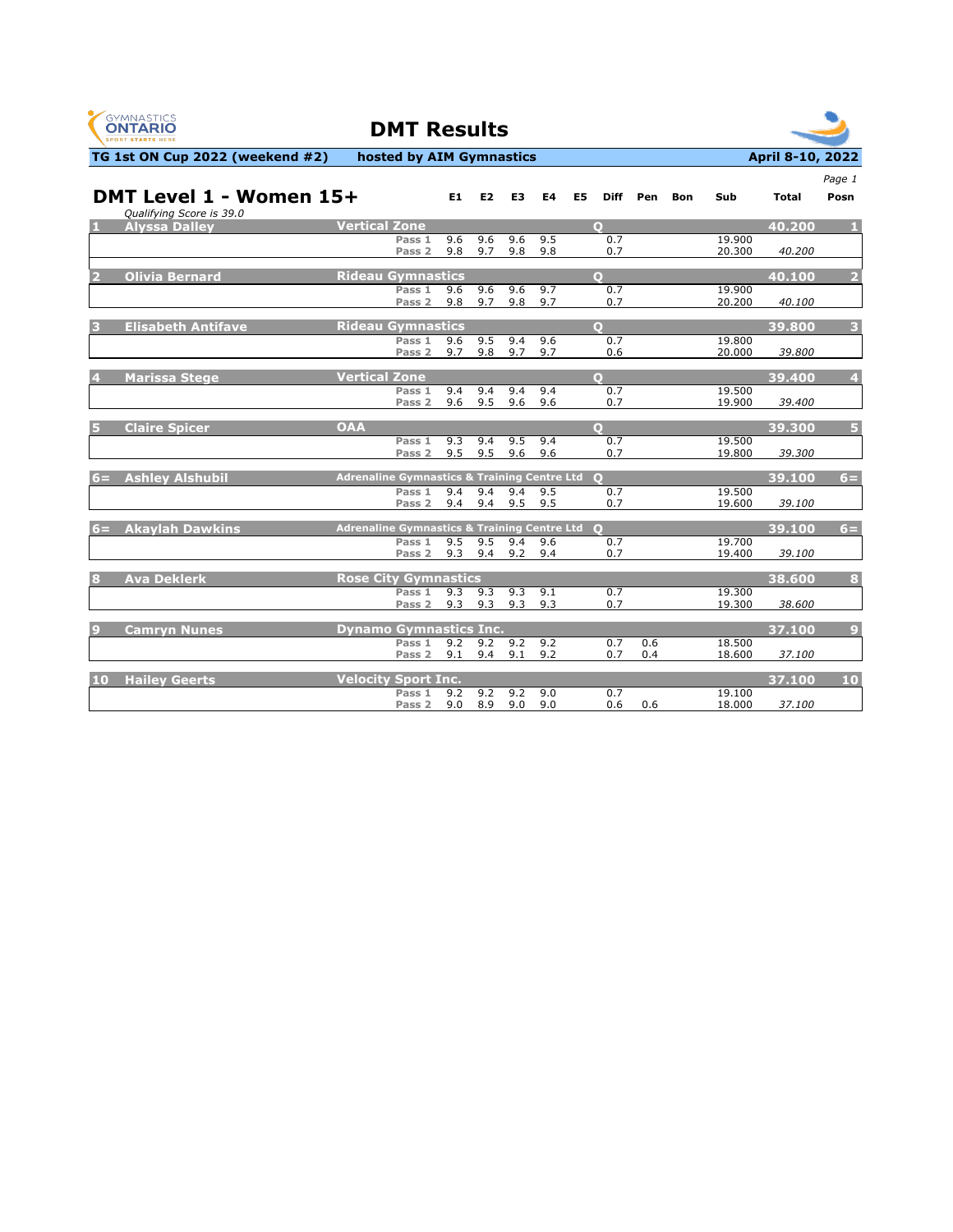



|       | <b>DMT Level 2 - Women 14U</b>                  |                                             |                             | E1         | E <sub>2</sub> | E3             | E4         | E5 | <b>Diff</b>      | Pen        | Bon        | Sub              | Total  | Page 1<br>Posn |
|-------|-------------------------------------------------|---------------------------------------------|-----------------------------|------------|----------------|----------------|------------|----|------------------|------------|------------|------------------|--------|----------------|
|       | Qualifying Score is 79.5                        |                                             |                             |            |                |                |            |    |                  |            |            |                  |        |                |
|       | <b>Hannah Swenv</b>                             | <b>OAA</b>                                  | Pass 1                      | 9.5        | 9.6            | 9.6            | 9.7        |    | $\Omega$<br>1.2  |            | 0.7        | 21.100           | 82.900 |                |
|       |                                                 |                                             | Pass <sub>2</sub>           | 9.2        | 9.3            | 9.5            | 9.5        |    | 1.3              |            | 0.7        | 20.800           | 41.900 |                |
|       |                                                 |                                             | Pass 3<br>Pass 4            | 9.2<br>9.4 | 9.4<br>9.5     | 9.4<br>9.5     | 9.6<br>9.5 |    | 1.3<br>1.2       |            | 0.7        | 20.800<br>20.200 | 82.900 |                |
|       |                                                 |                                             |                             |            |                |                |            |    |                  |            |            |                  |        |                |
|       | <b>Ella Heeler</b>                              | <b>Kingston Aeros Trampoline Club</b>       | Pass 1                      | 9.3        | 9.4            | 9.4            | 9.3        |    | $\circ$<br>1.2   |            | 0.7        | 20.600           | 81.900 |                |
|       |                                                 |                                             | Pass <sub>2</sub>           | 9.5        | 9.4            | 9.5            | 9.5        |    | 1.3              |            | 0.7        | 21.000           | 41.600 |                |
|       |                                                 |                                             | Pass <sub>3</sub><br>Pass 4 | 9.3<br>9.3 | 9.2<br>9.2     | 9.3<br>9.3     | 9.2<br>9.3 |    | 1.3<br>1.2       |            | 0.7        | 20.500<br>19.800 | 81.900 |                |
|       | Kasia Makhnevych                                | <b>T-Dot Tumblers</b>                       |                             |            |                |                |            |    | $\Omega$         |            |            |                  | 81.900 | з              |
|       |                                                 |                                             | Pass 1                      | 9.3        | 9.2            | 9.2            | 9.2        |    | 1.2              |            | 0.7        | 20.300           |        |                |
|       |                                                 |                                             | Pass <sub>2</sub><br>Pass 3 | 9.6<br>9.4 | 9.5<br>9.4     | 9.4<br>9.5     | 9.4<br>9.4 |    | 1.3<br>1.3       |            | 0.7<br>0.7 | 20.900<br>20.800 | 41.200 |                |
|       |                                                 |                                             | Pass 4                      | 9.3        | 9.3            | 9.4            | 9.5        |    | 1.2              |            |            | 19.900           | 81.900 |                |
|       | <b>Haya Tartoussieh</b>                         | <b>Burlington Trampoline &amp; Tumbling</b> |                             |            |                |                |            |    | $\circ$          |            |            |                  | 81.400 | 4              |
|       |                                                 |                                             | Pass 1                      | 9.6        | 9.5<br>9.3     | 9.6<br>9.4     | 9.5<br>9.4 |    | 1.3              |            | 0.7        | 21.100           |        |                |
|       |                                                 |                                             | Pass <sub>2</sub><br>Pass 3 | 9.4<br>9.5 | 9.4            | 9.6            | 9.5        |    | 1.2<br>1.3       | 0.6<br>0.6 | 0.7<br>0.7 | 20.100<br>20.400 | 41.200 |                |
|       |                                                 |                                             | Pass 4                      | 9.0        | 9.3            | 9.2            | 9.3        |    | 1.3              |            |            | 19.800           | 81.400 |                |
|       | 5= Skylar von Richter                           | <b>Burlington Trampoline &amp; Tumbling</b> |                             |            |                |                |            |    | $\Omega$         |            |            |                  | 80.900 | $5 =$          |
|       |                                                 |                                             | Pass 1<br>Pass <sub>2</sub> | 9.7<br>9.3 | 9.3<br>9.3     | 9.5<br>9.2     | 9.4<br>9.3 |    | 1.2<br>1.3       |            | 0.7<br>0.7 | 20.800<br>20.600 | 41.400 |                |
|       |                                                 |                                             | Pass 3                      | 9.4<br>9.2 | 9.5<br>9.2     | 9.4<br>9.4     | 9.4<br>9.2 |    | 0.9              | 0.6        |            | 19.100           |        |                |
|       |                                                 |                                             | Pass 4                      |            |                |                |            |    | 1.3              |            | 0.7        | 20.400           | 80.900 |                |
|       | 5= Ryleigh Schweitzer                           | <b>Grand River Gymmies</b>                  | Pass 1                      | 9.3        | 9.2            | 9.3            | 9.2        |    | $\bullet$<br>1.2 |            | 0.7        | 20.400           | 80.900 | $5 =$          |
|       |                                                 |                                             | Pass <sub>2</sub>           | 9.5        | 9.5            | 9.5            | 9.4        |    | 1.3              | 0.6        | 0.7        | 20.400           | 40.800 |                |
|       |                                                 |                                             | Pass 3<br>Pass 4            | 9.5<br>9.4 | 9.3<br>9.4     | 9.4<br>9.4     | 9.3<br>9.4 |    | 1.3<br>1.2       | 0.6        | 0.7        | 20.100<br>20.000 | 80.900 |                |
|       | Lilah Rosevear                                  | <b>OAA</b>                                  |                             |            |                |                |            |    | $\bullet$        |            |            |                  | 80.800 |                |
|       |                                                 |                                             | Pass 1                      | 9.2        | 9.3            | 9.5            | 9.4        |    | 1.2              |            | 0.7        | 20.600           |        |                |
|       |                                                 |                                             | Pass <sub>2</sub>           | 9.4        | 9.5<br>9.4     | 9.4<br>9.3     | 9.5        |    | 0.7<br>1.3       |            | 0.7        | 19.600           | 40.200 |                |
|       |                                                 |                                             | Pass 3<br>Pass 4            | 9.5<br>9.3 | 9.6            | 9.6            | 9.4<br>9.5 |    | 0.7              |            |            | 20.800<br>19.800 | 80.800 |                |
|       | <b>Ava Turpin</b>                               | <b>Dynamo Gymnastics Inc.</b>               |                             |            |                |                |            |    | $\circ$          |            |            |                  | 80.600 | $\mathbf{8}$   |
|       |                                                 |                                             | Pass 1                      | 9.4        | 9.2            | 9.4            | 9.2        |    | 1.3              |            | 0.7        | 20.600           |        |                |
|       |                                                 |                                             | Pass 2<br>Pass 3            | 9.5<br>9.4 | 9.4<br>9.2     | 9.3<br>9.3     | 9.4<br>9.4 |    | 1.2<br>1.3       | 0.6        | 0.7<br>0.7 | 20.100<br>20.700 | 40.700 |                |
|       |                                                 |                                             | Pass 4                      | 9.0        | 9.0            | 9.2            | 9.1        |    | 1.3              | 0.2        |            | 19.200           | 80.600 |                |
|       | <b>Opal Krynicki</b>                            | <b>Dynamo Gymnastics Inc.</b>               |                             |            |                |                |            |    | $\Omega$         |            |            |                  | 80.500 | $\overline{9}$ |
|       |                                                 |                                             | Pass 1<br>Pass 2            | 9.1<br>9.5 | 9.2<br>9.5     | 8.9<br>9.4     | 9.0<br>9.7 |    | 1.2<br>1.3       | 0.2        | 0.7        | 19.100<br>21.000 | 40.100 |                |
|       |                                                 |                                             | Pass 3                      | 9.3        | 9.3            | 9.4            | 9.4        |    | 1.2              |            | 0.7        | 20.600<br>19.800 |        |                |
|       |                                                 |                                             | $D = c c 4$                 | 92         | 9.3            | 9 <sub>2</sub> | 94         |    | 1 <sup>3</sup>   |            |            |                  | 80.500 |                |
| 10    | Mary Kate Kavanagh Kapparis Velocity Sport Inc. |                                             | Pass 1                      |            | 8.3            |                |            |    | $\Omega$         |            | 0.7        | 18.800           | 80.200 | <b>10</b>      |
|       |                                                 |                                             | Pass 2                      | 8.4<br>9.4 | 9.3            | 8.4<br>9.3     | 8.4<br>9.4 |    | 1.3<br>1.3       |            | 0.7        | 20.700           | 39,500 |                |
|       |                                                 |                                             | Pass 3<br>Pass 4            | 9.4<br>9.5 | 9.5<br>9.6     | 9.5<br>9.4     | 9.5<br>9.6 |    | 1.2<br>0.7       |            | 0.7        | 20.900<br>19.800 | 80.200 |                |
|       |                                                 |                                             |                             |            |                |                |            |    |                  |            |            |                  |        |                |
| 6 F.H | <b>Addison Na</b>                               | <b>Manjak's Gymnastics</b>                  | Pass 1                      | 9.3        | 9.1            | 9.3            | 9.2        |    | $\Omega$<br>1.3  | 0.6        |            | 19.200           | 80.200 | 11             |
|       |                                                 |                                             | Pass <sub>2</sub>           | 9.5        | 9.6            | 9.5            | 9.5        |    | 1.2              |            |            | 20.200           | 39.400 |                |
|       |                                                 |                                             | Pass 3<br>Pass 4            | 9.5<br>9.5 | 9.5<br>9.1     | 9.4<br>9.3     | 9.6<br>9.2 |    | 1.3<br>1.2       | 0.6        | 0.7<br>0.7 | 21.000<br>19.800 | 80.200 |                |
| $12$  | <b>Maya Ritchie</b>                             | <b>OAA</b>                                  |                             |            |                |                |            |    |                  |            |            |                  | 77.800 | 12             |
|       |                                                 |                                             | Pass 1                      | 9.1        | 9.3            | 9.4            | 9.4        |    | 0.9              |            |            | 19.600           |        |                |
|       |                                                 |                                             | Pass <sub>2</sub><br>Pass 3 | 9.2<br>9.5 | 9.3<br>9.5     | 9.3<br>9.4     | 9.2<br>9.5 |    | 0.7<br>0.7       |            | 0.7        | 19.900<br>19.700 | 39.500 |                |
|       |                                                 |                                             | Pass 4                      | 8.6        | 8.6            | 8.6            | 8.7        |    | 0.7              |            | 0.7        | 18.600           | 77.800 |                |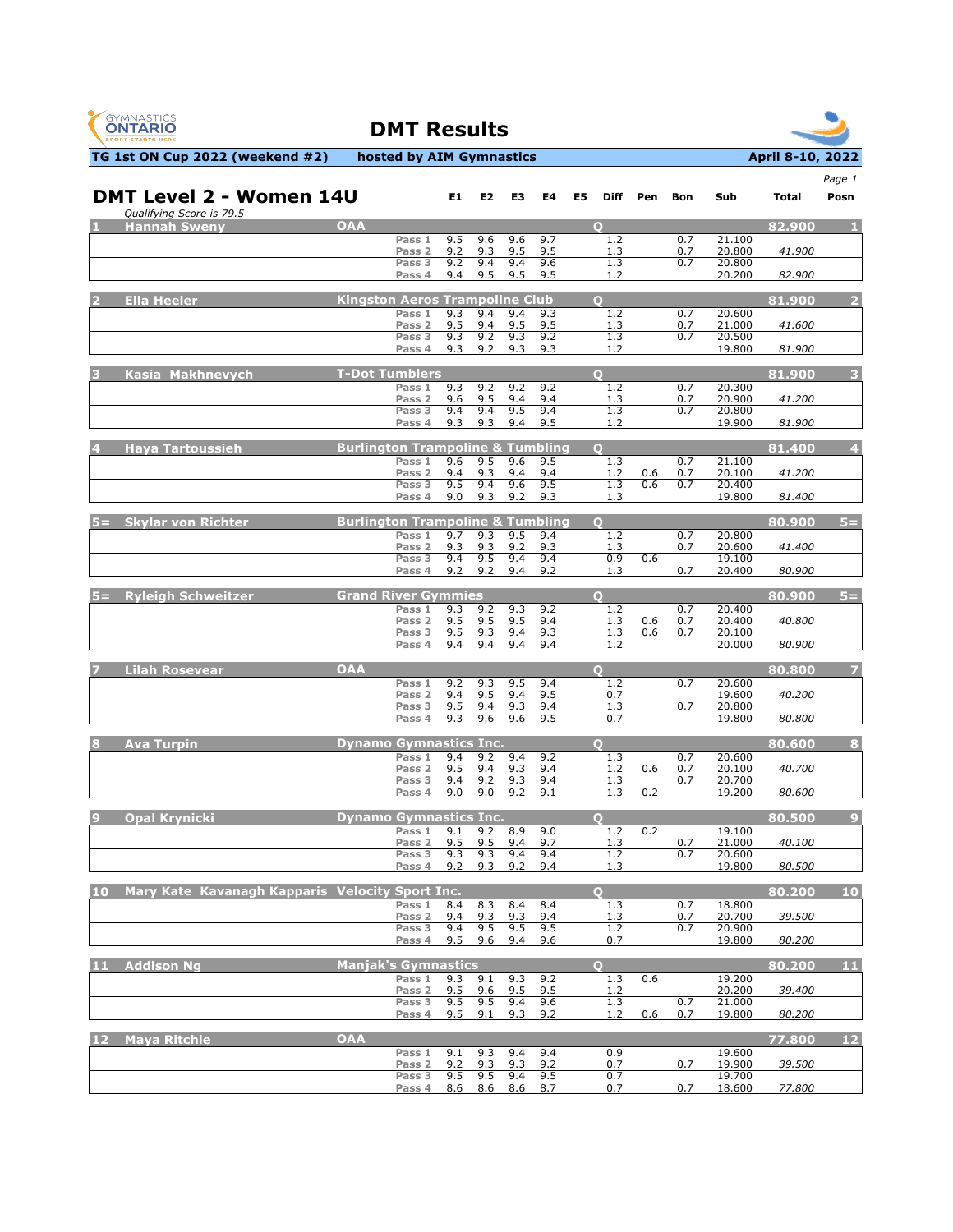|    |                                |                               |     |     |     |     |     |             |     |     | Page 2 |              |      |
|----|--------------------------------|-------------------------------|-----|-----|-----|-----|-----|-------------|-----|-----|--------|--------------|------|
|    | <b>DMT Level 2 - Women 14U</b> |                               | E1  | E2  | E3  | E4  | E5. | <b>Diff</b> | Pen | Bon | Sub    | <b>Total</b> | Posn |
| 13 | <b>Aimee Latulippe</b>         | <b>Rideau Gymnastics</b>      |     |     |     |     |     |             |     |     |        | 77.600       | 13   |
|    |                                | Pass 1                        | 9.4 | 9.4 | 9.4 | 9.3 |     |             |     |     | 20,000 |              |      |
|    |                                | Pass <sub>2</sub>             | 9.3 | 9.2 | 9.3 | 9.4 |     | 1.3         |     |     | 19.900 | 39,900       |      |
|    |                                | Pass 3                        | 9.2 | 9.3 | 9.4 | 9.3 |     | 1.2         |     |     | 19,800 |              |      |
|    |                                | Pass 4                        | 8.6 | 8.6 | 8.6 | 8.7 |     | 0.7         |     |     | 17.900 | 77.600       |      |
|    |                                |                               |     |     |     |     |     |             |     |     |        |              |      |
| 14 | <b>Addison Eames</b>           | <b>Dynamo Gymnastics Inc.</b> |     |     |     |     |     |             |     |     |        | 76.400       | 14   |
|    |                                | Pass 1                        | 9.4 | 9.3 | 9.4 | 9.4 |     | 0.7         |     |     | 19.500 |              |      |
|    |                                | Pass 2                        | 8.9 | 9.1 | 8.9 | 8.9 |     | 1.2         | 0.6 | 0.7 | 19.100 | 38.600       |      |
|    |                                | Pass 3                        | 8.8 | 8.8 | 8.9 | 8.8 |     | 0.7         |     | 0.7 | 19.000 |              |      |
|    |                                | Pass 4                        | 9.4 | 9.3 | 9.3 | 9.4 |     | 0.7         | 0.6 |     | 18.800 | 76,400       |      |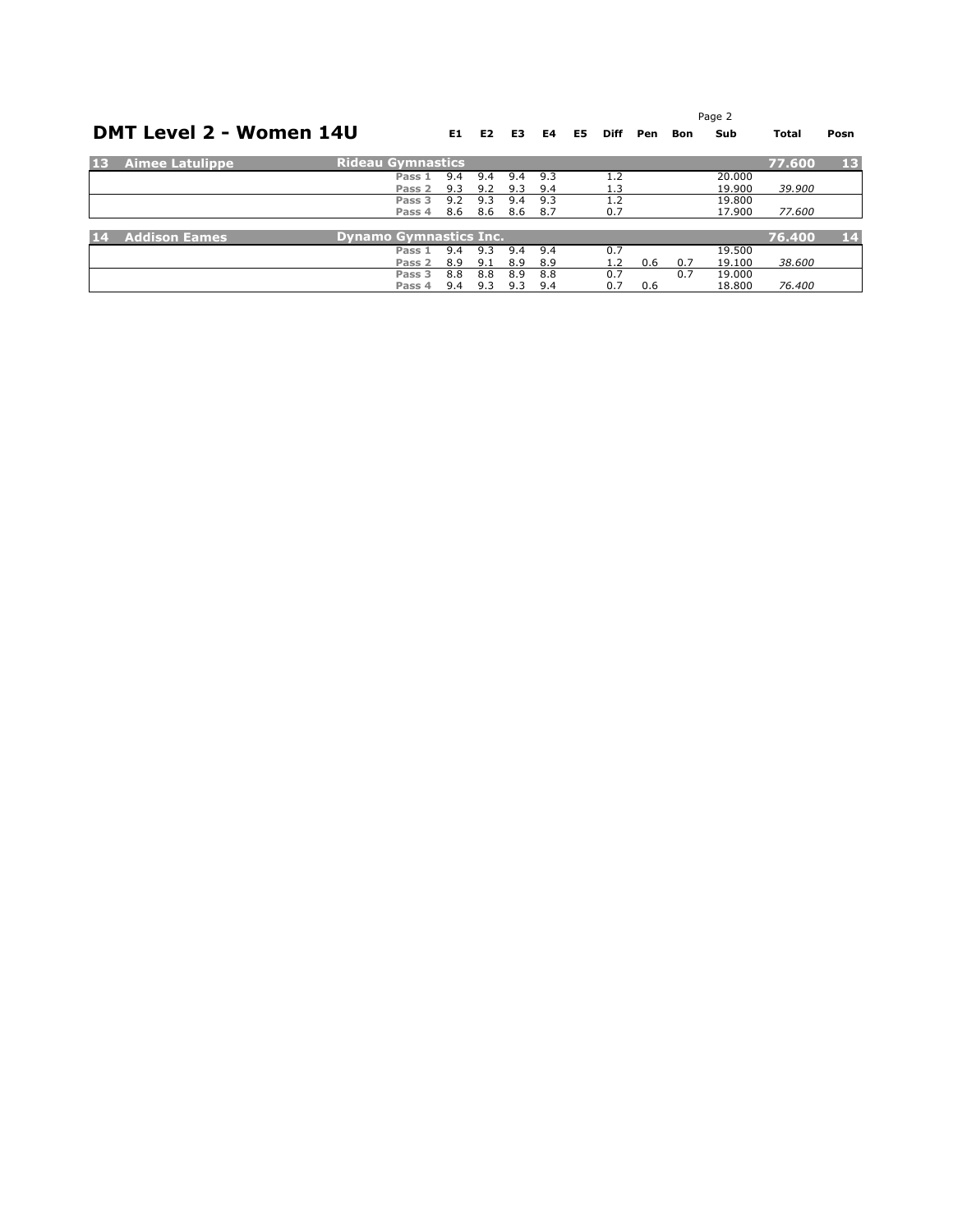



|                   |                                                     |                                             |                             |            |                |            |            |    |                 |            |            |                  |        | Page 1         |
|-------------------|-----------------------------------------------------|---------------------------------------------|-----------------------------|------------|----------------|------------|------------|----|-----------------|------------|------------|------------------|--------|----------------|
|                   | DMT Level 2 - Women 15+<br>Qualifying Score is 79.5 |                                             |                             | E1         | E <sub>2</sub> | E3         | E4         | E5 | <b>Diff</b>     | Pen        | Bon        | Sub              | Total  | Posn           |
|                   | <b>Becky Parham</b>                                 | <b>OAA</b>                                  |                             |            |                |            |            |    | $\bullet$       |            |            |                  | 83.000 | -1.            |
|                   |                                                     |                                             | Pass 1<br>Pass <sub>2</sub> | 9.5<br>9.6 | 9.4<br>9.5     | 9.6<br>9.6 | 9.5<br>9.5 |    | 1.2<br>1.2      |            | 0.7        | 20.200<br>21.000 | 41.200 |                |
|                   |                                                     |                                             | Pass 3                      | 9.3        | 9.4            | 9.5        | 9.4        |    | 1.3             |            | 0.7        | 20.800           |        |                |
|                   |                                                     |                                             | Pass 4                      | 9.5        | 9.6            | 9.5        | 9.5        |    | 1.3             |            | 0.7        | 21.000           | 83.000 |                |
|                   | <b>Kate Gurowka</b>                                 | <b>Manjak's Gymnastics</b>                  | Pass 1                      | 9.7        | 9.4            | 9.4        | 9.7        |    | $\Omega$<br>1.3 |            | 0.7        | 21.100           | 81.800 | $\overline{2}$ |
|                   |                                                     |                                             | Pass <sub>2</sub>           | 9.7        | 9.5            | 9.5        | 9.6        |    | 1.2             |            |            | 20.300           | 41.400 |                |
|                   |                                                     |                                             | Pass 3<br>Pass 4            | 9.4<br>9.6 | 9.5<br>9.5     | 9.4<br>9.4 | 9.4<br>9.5 |    | 1.2<br>1.3      | 0.6        | 0.7        | 20.100<br>20.300 | 81.800 |                |
|                   | <b>Cora Turpin</b>                                  | <b>Anti-Gravity</b>                         |                             |            |                |            |            |    | $\Omega$        |            |            |                  | 81.600 | з              |
|                   |                                                     |                                             | Pass 1                      | 9.4        | 9.3            | 9.3        | 9.5        |    | 1.3             |            | 0.7        | 20.700           |        |                |
|                   |                                                     |                                             | Pass <sub>2</sub><br>Pass 3 | 9.3<br>9.3 | 9.5<br>9.4     | 9.4<br>9.4 | 9.4<br>9.2 |    | 1.2<br>1.3      | 0.6        | 0.7<br>0.7 | 20.700<br>20.100 | 41.400 |                |
|                   |                                                     |                                             | Pass 4                      | 9.8        | 9.7            | 9.7        | 9.7        |    | 0.7             |            |            | 20.100           | 81.600 |                |
|                   | Anastasia Conrad                                    | <b>AIM Gymnastics Pickering</b>             |                             |            |                |            |            |    | $\Omega$        |            |            |                  | 81.400 | 4              |
|                   |                                                     |                                             | Pass 1                      | 8.9        | 8.9            | 8.9        | 8.9        |    | 1.3             | 0.6        | 0.7        | 19.200           |        |                |
|                   |                                                     |                                             | Pass <sub>2</sub><br>Pass 3 | 9.6<br>9.4 | 9.5<br>9.4     | 9.3<br>9.4 | 9.5<br>9.3 |    | 1.3<br>1.2      |            | 0.7        | 20.300<br>20.700 | 39.500 |                |
|                   |                                                     |                                             | Pass 4                      | 9.6        | 9.6            | 9.5        | 9.6        |    | 1.3             |            | 0.7        | 21.200           | 81.400 |                |
|                   | <b>Julia Manderson</b>                              | <b>Dynamo Gymnastics Inc.</b>               |                             |            |                |            |            |    | $\bullet$       |            |            |                  | 81.200 | 5              |
|                   |                                                     |                                             | Pass 1<br>Pass <sub>2</sub> | 9.5<br>9.6 | 9.3<br>9.4     | 9.4<br>9.4 | 9.5<br>9.4 |    | 1.3<br>1.3      | 0.6        | 0.7<br>0.7 | 20.900<br>20.200 | 41.100 |                |
|                   |                                                     |                                             | Pass 3<br>Pass 4            | 9.4<br>9.4 | 9.4<br>9.7     | 9.4<br>9.6 | 9.3<br>9.7 |    | 1.2<br>0.7      | 0.6        | 0.7        | 20.100<br>20.000 | 81.200 |                |
|                   |                                                     |                                             |                             |            |                |            |            |    |                 |            |            |                  |        |                |
|                   | Sofi Oroszlan                                       | <b>Burlington Trampoline &amp; Tumbling</b> | Pass 1                      | 9.6        | 9.5            | 9.6        | 9.6        |    | О<br>1.2        | 0.6        | 0.7        | 20.500           | 81.200 | 6              |
|                   |                                                     |                                             | Pass 2                      | 9.4        | 9.4            | 9.4        | 9.5        |    | 1.3             | 0.6        | 0.7        | 20.200           | 40.700 |                |
|                   |                                                     |                                             | Pass 3<br>Pass 4            | 9.4<br>9.5 | 9.4<br>9.6     | 9.5<br>9.7 | 9.4<br>9.4 |    | 1.3<br>1.2      | 0.6        | 0.7        | 20.800<br>19.700 | 81.200 |                |
|                   | <b>Kyleigh Kennedy</b>                              | <b>OAA</b>                                  |                             |            |                |            |            |    | $\bullet$       |            |            |                  | 81.100 | 7              |
|                   |                                                     |                                             | Pass 1                      | 9.5        | 9.5            | 9.5        | 9.6        |    | 1.3             |            | 0.7        | 21.000           |        |                |
|                   |                                                     |                                             | Pass <sub>2</sub><br>Pass 3 | 9.4<br>9.1 | 9.5<br>9.3     | 9.4<br>9.3 | 9.5<br>9.2 |    | 0.9<br>1.2      |            | 0.7        | 19.800<br>20.400 | 40.800 |                |
|                   |                                                     |                                             | Pass 4                      | 9.6        | 9.6            | 9.6        | 9.6        |    | 0.7             |            |            | 19.900           | 81.100 |                |
| в                 | <b>Emily Bakler</b>                                 | <b>OAA</b>                                  |                             |            |                |            |            |    | $\bullet$       |            |            |                  | 80.400 | 8              |
|                   |                                                     |                                             | Pass 1                      | 9.2        | 9.3            | 9.2        | 9.3        |    | 1.2             |            | 0.7        | 20.400           |        |                |
|                   |                                                     |                                             | Pass 2<br>Pass 3            | 9.3<br>9.4 | 9.2<br>9.2     | 9.3<br>9.4 | 9.3<br>9.3 |    | 1.2<br>1.3      |            | 0.7        | 19.800<br>20.700 | 40.200 |                |
|                   |                                                     |                                             | Pass 4                      | 9.2        | 9.4            | 9.3        | 9.1        |    | 1.2             | 0.2        |            | 19.500           | 80.400 |                |
|                   | Lydia Brestovacki                                   | <b>Dynamo Gymnastics Inc.</b>               |                             |            |                |            |            |    | $\Omega$        |            |            |                  | 80.200 | $\overline{9}$ |
|                   |                                                     |                                             | Pass <sub>1</sub><br>Pass 2 | 9.4<br>9.4 | 9.3<br>9.4     | 9.4<br>9.5 | 9.2<br>9.4 |    | 1.3<br>1.2      | 0.6<br>0.6 | 0.7<br>0.7 | 20.100<br>20.100 | 40.200 |                |
|                   |                                                     |                                             | Pass 3                      | 9.1        | 9.2            | 9.1        | 9.3        |    | 1.3             |            | 0.7        | 20.300           |        |                |
|                   |                                                     |                                             | $D2 \in A$                  | $Q$ 5      | $Q$ $A$        | $Q$ 5      | oς         |    | 1 <sub>2</sub>  | 06         |            | 19.700           | 80.200 |                |
| 10                | <b>Vivienne Hanna</b>                               | <b>Burlington Trampoline &amp; Tumbling</b> |                             |            |                |            |            |    | $\Omega$        |            |            |                  | 79.500 | <b>10</b>      |
|                   |                                                     |                                             | Pass 1<br>Pass <sub>2</sub> | 9.2<br>9.2 | 9.1<br>9.2     | 9.3<br>9.2 | 9.2<br>9.2 |    | 1.3<br>1.2      | 0.6        | 0.7<br>0.7 | 20,400<br>19.700 | 40.100 |                |
|                   |                                                     |                                             | Pass 3<br>Pass 4            | 9.3<br>9.3 | 9.3<br>9.4     | 9.4<br>9.4 | 9.2<br>9.3 |    | 1.3<br>0.7      | 0.6        | 0.7        | 20.600<br>18.800 | 79.500 |                |
| -11               | <b>Natalie Wiberg</b>                               | <b>Burlington Trampoline &amp; Tumbling</b> |                             |            |                |            |            |    |                 |            |            |                  |        | 11             |
|                   |                                                     |                                             | Pass 1                      | 9.4        | 9.4            | 9.4        | 9.5        |    | 1.3             | 0.6        | 0.7        | 20.200           | 78.000 |                |
|                   |                                                     |                                             | Pass <sub>2</sub><br>Pass 3 | 9.4        | 9.3            | 9.3<br>8.7 | 9.3<br>8.6 |    | 1.3             | 0.6        | 0.7<br>0.7 | 20.000           | 40.200 |                |
|                   |                                                     |                                             | Pass 4                      | 8.7<br>9.5 | 8.7<br>9.3     | 9.3        | 9.3        |    | 0.5<br>1.2      | 0.6        |            | 18.600<br>19.200 | 78.000 |                |
| $12 \overline{ }$ | Jocelyn Quilty                                      | <b>Dynamo Gymnastics Inc.</b>               |                             |            |                |            |            |    |                 |            |            |                  | 77.600 | $12$           |
|                   |                                                     |                                             | Pass 1                      | 8.3        | 8.0            | 8.3        | 8.2        |    | 1.3             |            | 0.7        | 18.500           |        |                |
|                   |                                                     |                                             | Pass <sub>2</sub><br>Pass 3 | 9.2<br>9.3 | 9.2<br>9.1     | 9.3<br>9.4 | 9.3<br>9.2 |    | 1.3<br>1.2      | 0.6        | 0.7<br>0.7 | 19.900<br>20.400 | 38.400 |                |
|                   |                                                     |                                             | Pass 4                      | 9.2        | 9.4            | 9.5        | 9.3        |    | 0.7             | 0.6        |            | 18.800           | 77.600 |                |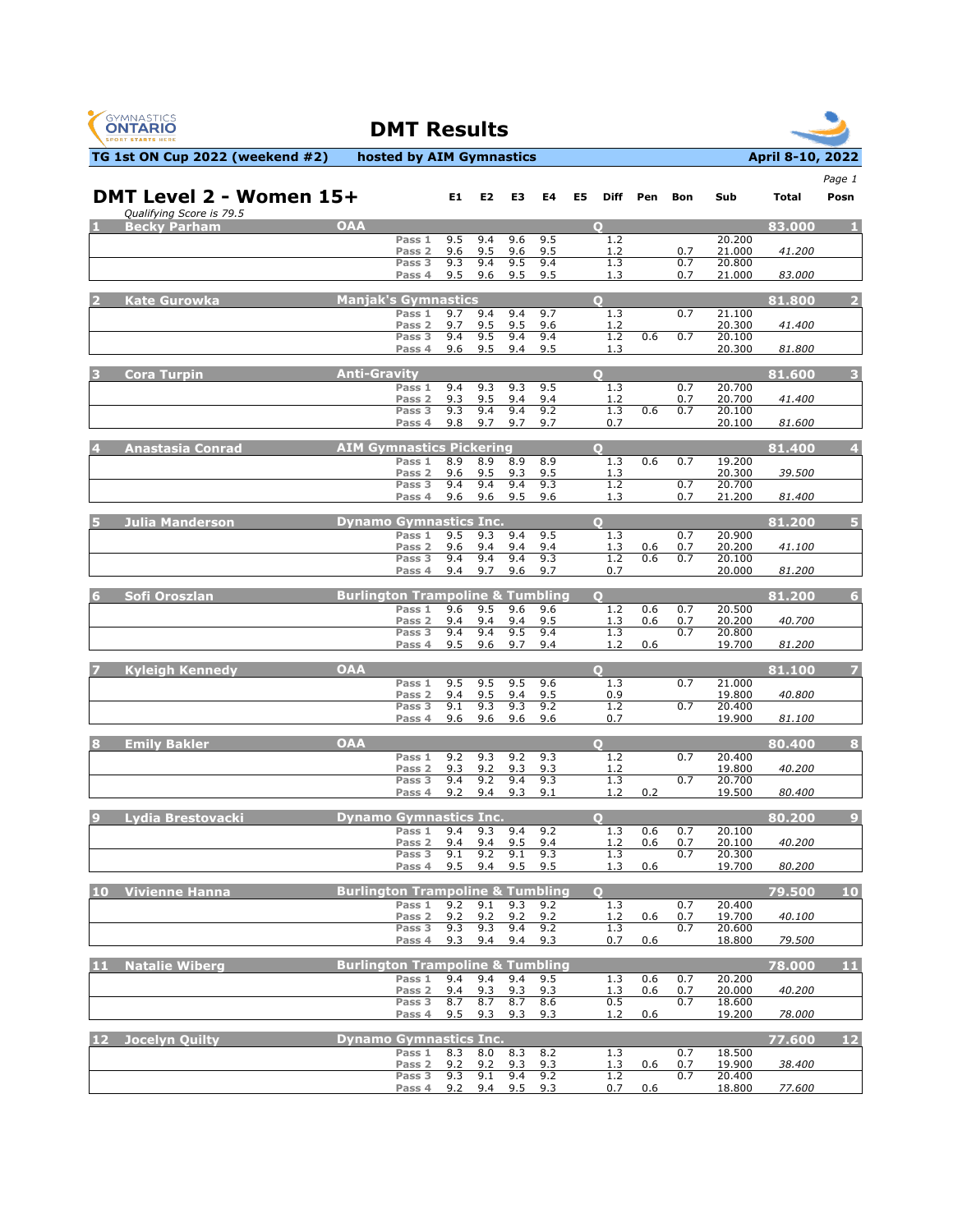|    |            | DMT Level 2 - Women 15+    |            | E1 E2      | E3.        | E4           | E5. | Diff | Pen | Bon | Page 2<br>Sub    | Total  | Posn |
|----|------------|----------------------------|------------|------------|------------|--------------|-----|------|-----|-----|------------------|--------|------|
| 13 | Dilyn King | <b>Manjak's Gymnastics</b> |            |            |            |              |     |      |     |     |                  | 73.400 | 13   |
|    |            | Pass 1<br>Pass 2           | 8.9<br>8.7 | 9.0<br>8.9 | 9.0<br>8.7 | 8.9<br>8.8   |     | 1.2  | 0.6 |     | 18.500<br>17.500 | 36.000 |      |
|    |            | Pass 3<br>Pass 4           | 8.4<br>9.3 | 8.3<br>9.4 | 8.4<br>9.3 | - 8.5<br>9.3 |     | 0.7  |     |     | 17.500<br>19.900 | 73,400 |      |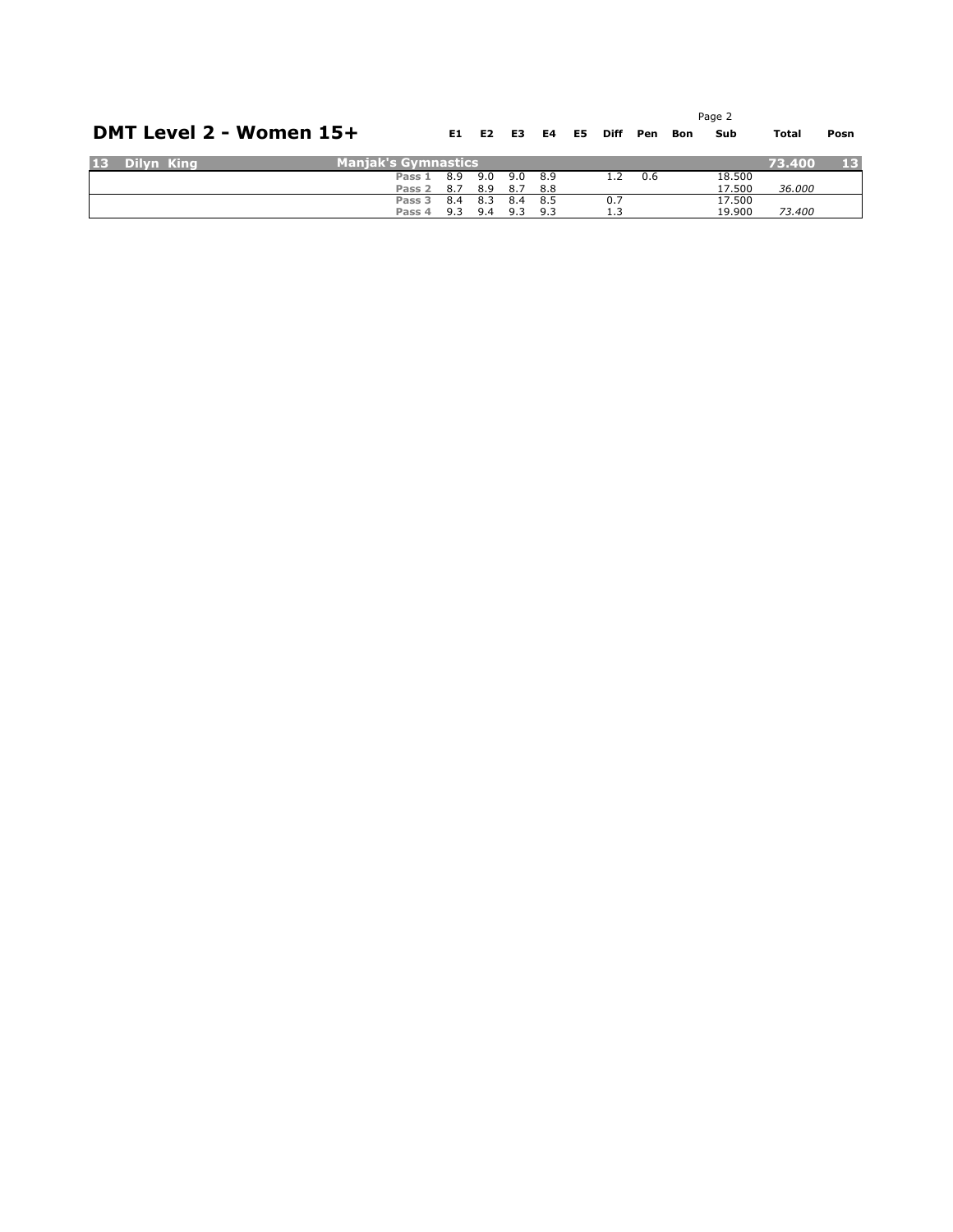



|    |                                                |                                                       |            |                |            |            |            |                 |            |            |                  |        | Page 1         |
|----|------------------------------------------------|-------------------------------------------------------|------------|----------------|------------|------------|------------|-----------------|------------|------------|------------------|--------|----------------|
|    | <b>DMT Level 3 - Women</b>                     |                                                       | E1.        | E <sub>2</sub> | E3         | E4         | E5         | Diff            | Pen        | Bon        | Sub              | Total  | Posn           |
|    | Qualifying Score is 79.2<br><b>Zoe McBride</b> | <b>AIM Gymnastics Pickering</b>                       |            |                |            |            |            | $\mathbf{O}$    |            |            |                  | 82.900 | -1             |
|    |                                                | Pass 1                                                | 9.4        | 9.5            | 9.4        | 9.4        |            | 1.8             | 0.6        |            | 20.000           |        |                |
|    |                                                | Pass <sub>2</sub><br>Pass 3                           | 9.5<br>9.6 | 9.7<br>9.8     | 9.7<br>9.7 | 9.5<br>9.7 |            | 1.8<br>1.6      |            |            | 21.000<br>21.000 | 41.000 |                |
|    |                                                | Pass 4                                                | 9.4        | 9.5            | 9.6        | 9.5        |            | 1.9             |            |            | 20.900           | 82.900 |                |
|    | <b>Hallé Mitchell</b>                          | <b>Rose City Gymnastics</b>                           |            |                |            |            |            | $\bullet$       |            |            |                  | 82.700 | 2              |
|    |                                                | Pass 1                                                | 9.3        | 9.6            | 9.5        | 9.4        |            | 1.6             |            |            | 20.500           |        |                |
|    |                                                | Pass <sub>2</sub><br>Pass 3                           | 9.3<br>9.5 | 9.5<br>9.7     | 9.5<br>9.6 | 9.6<br>9.6 |            | 1.9<br>1.8      | 0.6        |            | 20.900<br>20.400 | 41.400 |                |
|    |                                                | Pass 4                                                | 9.5        | 9.6            | 9.5        | 9.6        |            | 1.8             |            |            | 20.900           | 82.700 |                |
|    | <b>Rowyn MacNevin</b>                          | <b>AIM Gymnastics Pickering</b>                       |            |                |            |            |            | $\Omega$        |            |            |                  | 82.600 | -3             |
|    |                                                | Pass 1                                                | 9.4        | 9.6            | 9.6        | 9.7        |            | 1.6             |            |            | 20.800           |        |                |
|    |                                                | Pass <sub>2</sub><br>Pass 3                           | 9.5<br>9.5 | 9.4<br>9.5     | 9.4<br>9.6 | 9.6<br>9.7 |            | 1.8<br>1.3      |            |            | 20.700<br>20.400 | 41.500 |                |
|    |                                                | Pass 4                                                | 9.2        | 9.4            | 9.4        | 9.5        |            | 1.9             |            |            | 20.700           | 82.600 |                |
|    | <b>Wren Picco</b>                              | <b>Velocity Sport Inc.</b>                            |            |                |            |            |            | $\bullet$       |            |            |                  | 80.500 | $\overline{4}$ |
|    |                                                | Pass 1                                                | 9.3        | 9.3            | 9.4        | 9.4        |            | 1.5             |            |            | 20.200           |        |                |
|    |                                                | Pass <sub>2</sub><br>Pass 3                           | 9.4<br>9.0 | 9.5<br>9.2     | 9.5<br>9.1 | 9.4<br>9.2 |            | 1.3<br>1.7      | 0.6        |            | 19.600<br>20.000 | 39.800 |                |
|    |                                                | Pass 4                                                | 9.7        | 9.7            | 9.7        | 9.5        |            | 1.3             |            |            | 20.700           | 80.500 |                |
|    |                                                | <b>Velocity Sport Inc.</b>                            |            |                |            |            |            | $\Omega$        |            |            |                  | 80.400 |                |
|    | <b>Aubree Kuhnen</b>                           | Pass 1                                                | 9.2        | 9.3            | 9.4        | 9.2        |            | 1.7             |            |            | 20.200           |        | Б              |
|    |                                                | Pass 2                                                | 9.6        | 9.5            | 9.5        | 9.3        |            | 1.3             |            |            | 20.300           | 40.500 |                |
|    |                                                | Pass 3<br>Pass 4                                      | 9.1<br>9.3 | 9.3<br>9.3     | 9.2<br>9.3 | 9.2<br>9.4 |            | 1.6<br>1.3      |            |            | 20.000<br>19.900 | 80.400 |                |
|    |                                                |                                                       |            |                |            |            |            |                 |            |            |                  |        |                |
|    | Lea Gurowka                                    | <b>Manjak's Gymnastics</b><br>Pass 1                  | 9.2        | 9.1            | 9.3        | 9.3        |            | O<br>1.7        |            |            | 20.200           | 79.500 | 6              |
|    |                                                | Pass 2                                                | 9.2        | 9.2            | 9.2        | 9.2        |            | 1.3             | 0.2        |            | 19.500           | 39.700 |                |
|    |                                                | Pass 3<br>Pass 4                                      | 9.6<br>9.4 | 9.4<br>9.3     | 9.4<br>9.2 | 9.5<br>9.3 |            | 1.3<br>1.6      | 0.6        |            | 20.200<br>19.600 | 79.500 |                |
|    |                                                |                                                       |            |                |            |            |            |                 |            |            |                  |        |                |
|    | <b>Tarrin Malison</b>                          | <b>Dynamo Gymnastics Inc.</b><br>Pass 1               | 9.2        | 9.1            | 9.1        | 9.2        |            | $\Omega$<br>1.3 |            |            | 19.600           | 79.200 |                |
|    |                                                | Pass <sub>2</sub>                                     | 9.2        | 9.1            | 9.1        | 9.0        |            | 1.6             |            |            | 19.800           | 39.400 |                |
|    |                                                | Pass 3<br>Pass 4                                      | 9.1<br>9.2 | 9.3<br>9.0     | 9.3<br>9.1 | 9.1<br>8.9 |            | 1.5<br>1.8      |            |            | 19.900<br>19.900 | 79.200 |                |
|    |                                                |                                                       |            |                |            |            |            |                 |            |            |                  |        |                |
|    | <b>Eloise Mouille</b>                          | <b>Burlington Trampoline &amp; Tumbling</b><br>Pass 1 | 9.3        | 9.3            | 9.2        | 9.3        |            | 1.7             | 0.6        |            | 19.700           | 79.100 | 8              |
|    |                                                | Pass <sub>2</sub>                                     | 9.1        | 9.1            | 9.1        | 9.1        |            | 1.9             |            |            | 20.100           | 39.800 |                |
|    |                                                | Pass 3<br>Pass 4                                      | 9.0<br>9.2 | 9.0<br>9.1     | 9.0<br>9.0 | 9.0<br>9.1 |            | 1.6<br>1.7      | 0.2        |            | 19.400<br>19.900 | 79.100 |                |
|    |                                                |                                                       |            |                |            |            |            |                 |            |            |                  |        |                |
|    | <b>Grace Gauthier</b>                          | <b>Burlington Trampoline &amp; Tumbling</b>           |            |                |            |            |            |                 |            |            | 20.600           | 78.300 | $\overline{9}$ |
|    |                                                | Pass 1<br>Pass 2                                      | 9.4<br>9.4 | 9.6<br>9.4     | 9.4<br>9.2 | 9.5<br>9.3 |            | 1.7<br>1.6      |            |            | 20.300           | 40.900 |                |
|    |                                                | Pass 3                                                | 9.1        | 9.3            | 9.3        | 9.1<br>9.3 |            | 0.7             |            |            | 19.100<br>18.300 |        |                |
|    |                                                | Pass 4                                                | 9.5        | 9.5            | 9.5        |            |            | 1.3             | 2.0        |            |                  | 78.300 |                |
| 10 | <b>Caelvn Woods</b>                            | <b>Dynamo Gymnastics Inc.</b>                         |            |                |            |            |            |                 |            |            |                  | 75.300 | 10             |
|    |                                                | Pass $1$<br>Pass 2                                    | 9.0<br>9.2 | 9.1<br>9.1     | 9.2<br>9.1 | 9.1<br>9.2 |            | 1.6<br>1.2      | 0.6<br>0.6 |            | 19.200<br>18.900 | 38.100 |                |
|    |                                                | Pass 3                                                | 8.7        | 8.7            | 8.6        | 8.6        |            | 0.6             |            |            | 17.900           |        |                |
|    |                                                | Pass 4                                                | 9.2        | 9.0            | 8.9        | 9.1        |            | 1.2             |            |            | 19.300           | 75.300 |                |
|    | 11 Svdnev Schembri                             | <b>Kingston Aeros Trampoline Club</b>                 |            |                |            |            |            |                 |            |            |                  | 38.400 | 11             |
|    |                                                | Pass 1<br>Pass <sub>2</sub>                           | 9.4<br>8.8 | 9.5<br>8.8     | 9.4<br>8.8 | 9.4<br>8.8 |            | 1.3<br>0.7      |            |            | 20.100<br>18.300 | 38.400 |                |
|    |                                                | Pass 3                                                | 0.0        | 0.0            | 0.0        | 0.0        | 0.0        | 0.0             | 0.0        | 0.0        | 0.000            |        |                |
|    |                                                | Pass 4                                                | 0.0        | 0.0            | 0.0        | 0.0        | 0.0        | 0.0             | 0.0        | 0.0        |                  | 38.400 |                |
|    | <b>Kaeleigh Murphy</b>                         | <b>AIM Gymnastics Pickering</b>                       |            |                |            |            |            |                 |            |            |                  |        |                |
|    |                                                | Pass 1<br>Pass <sub>2</sub>                           | 0.0<br>0.0 | 0.0<br>0.0     | 0.0<br>0.0 | 0.0<br>0.0 | 0.0<br>0.0 | 0.0<br>0.0      | 0.0<br>0.0 | 0.0<br>0.0 | 0.000<br>0.000   |        |                |
|    |                                                | Pass 3                                                | 0.0        | 0.0            | 0.0        | 0.0        | 0.0        | 0.0             | 0.0        | 0.0        | 0.000            |        |                |
|    |                                                | Pass 4                                                | 0.0        | 0.0            | 0.0        | 0.0        | 0.0        | 0.0             | 0.0        | 0.0        |                  |        |                |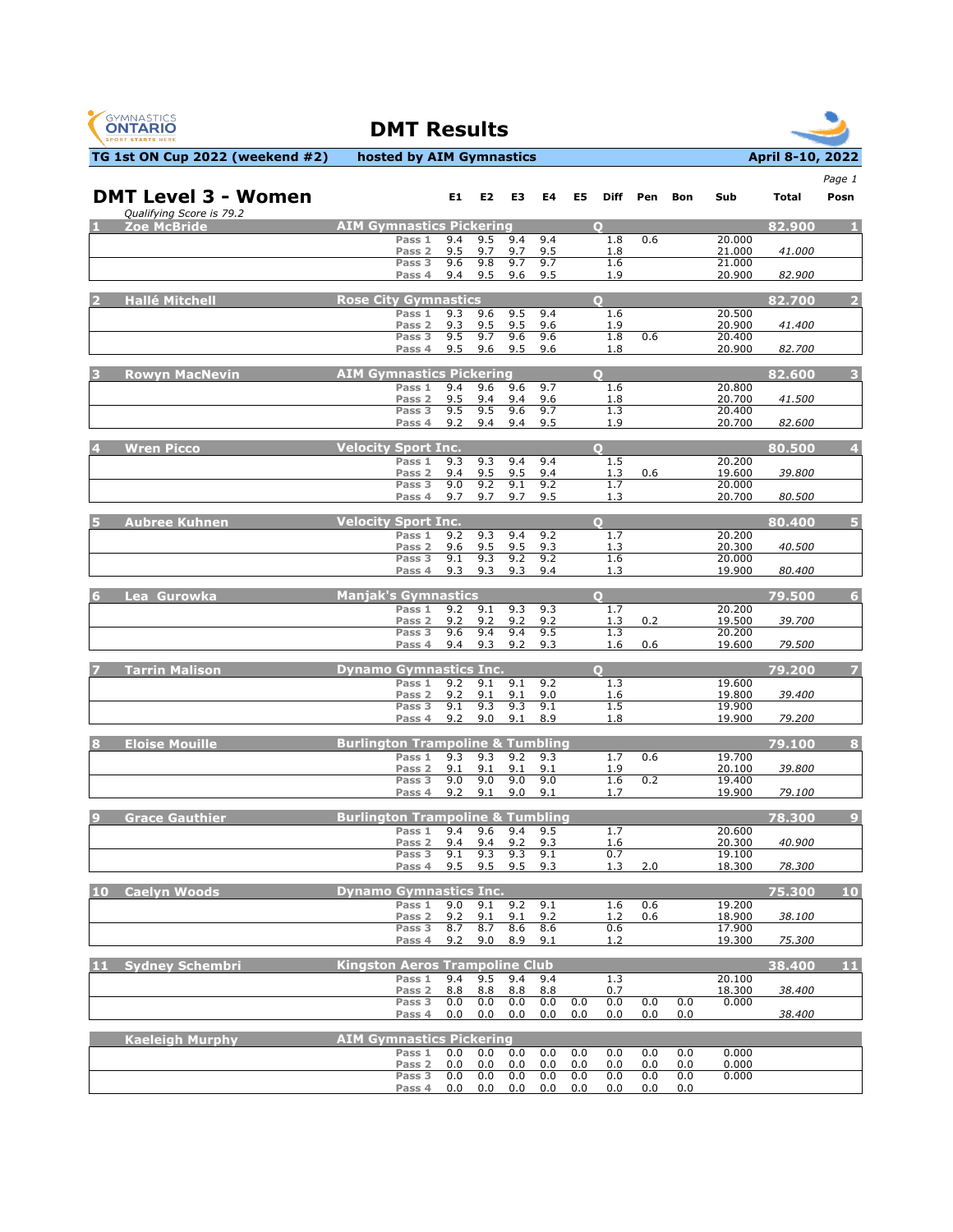



|                            |                                             |            |                |            |            |                |             |     |     |                  |              | Page 1         |
|----------------------------|---------------------------------------------|------------|----------------|------------|------------|----------------|-------------|-----|-----|------------------|--------------|----------------|
| <b>DMT Level 4 - Women</b> |                                             | E1         | E <sub>2</sub> | E3         | E4         | E <sub>5</sub> | <b>Diff</b> | Pen | Bon | Sub              | <b>Total</b> | Posn           |
| Qualifying Score is 80.0   |                                             |            |                |            |            |                |             |     |     |                  |              |                |
| П<br><b>Ella Brideaux</b>  | <b>Burlington Trampoline &amp; Tumbling</b> |            |                |            |            | $\Omega$       |             |     |     |                  | 82.600       |                |
|                            | Pass 1                                      | 9.0        | 9.3            | 9.4        | 9.4        |                | 2.2         |     |     | 20,900           |              |                |
|                            | Pass <sub>2</sub>                           | 9.3        | 9.4            | 9.4        | 9.4        |                | 2.7         |     |     | 21.500           | 42.400       |                |
|                            | Pass <sub>3</sub>                           | 9.2        | 9.3            | 9.4        | 9.4        |                | 2.9         |     |     | 21.600           |              |                |
|                            | Pass 4                                      | 8.5        | 8.7            | 8.7        | 8.7        |                | 1.2         |     |     | 18.600           | 82.600       |                |
| 2                          | <b>Rose City Gymnastics</b>                 |            |                |            |            | $\bullet$      |             |     |     |                  | 82.300       | $\overline{2}$ |
| <b>Jaidyn Beausoleil</b>   |                                             |            |                |            |            |                |             |     |     |                  |              |                |
|                            | Pass 1<br>Pass <sub>2</sub>                 | 9.1<br>9.2 | 9.4<br>9.4     | 9.3<br>9.4 | 9.3<br>9.4 |                | 2.1         |     |     | 20,700<br>20.600 | 41.300       |                |
|                            | Pass <sub>3</sub>                           | 9.5        | 9.5            | 9.5        | 9.4        |                | 1.8<br>1.6  |     |     | 20,600           |              |                |
|                            | Pass 4                                      | 9.1        | 9.2            | 9.2        | 9.1        |                | 2.1         |     |     | 20,400           | 82.300       |                |
|                            |                                             |            |                |            |            |                |             |     |     |                  |              |                |
| Avaia Bergan<br>B          | <b>Grand River Gymmies</b>                  |            |                |            |            | $\Omega$       |             |     |     |                  | 81.800       | 3              |
|                            | Pass 1                                      | 9.4        | 9.7            | 9.5        | 9.5        |                | 2.1         |     |     | 21.100           |              |                |
|                            | Pass <sub>2</sub>                           | 9.4        | 9.5            | 9.5        | 9.3        |                | 2.7         |     |     | 21.600           | 42.700       |                |
|                            | Pass 3                                      | 9.5        | 9.6            | 9.4        | 9.5        |                | 1.8         |     |     | 20,800           |              |                |
|                            | Pass 4                                      | 8.8        | 8.9            | 8.8        | 8.8        |                | 0.7         |     |     | 18.300           | 81.800       |                |
|                            |                                             |            |                |            |            |                |             |     |     |                  |              |                |
| <b>Sophia Bianchet</b>     | <b>Kingston Aeros Trampoline Club</b>       |            |                |            |            |                |             |     |     |                  | 78.400       | 4              |
|                            | Pass 1                                      | 9.4        | 9.5            | 9.4        | 9.4        |                | 1.7         |     |     | 20.500           |              |                |
|                            | Pass <sub>2</sub>                           | 9.5        | 9.5            | 9.4        | 9.3        |                | 1.6         |     |     | 20.500           | 41.000       |                |
|                            | Pass 3                                      | 9.3        | 9.3            | 9.1        | 9.1        |                | 1.6         |     |     | 20,000           |              |                |
|                            | Pass 4                                      | 9.5        | 9.4            | 9.3        | 9.2        |                | 0.7         | 2.0 |     | 17.400           | 78.400       |                |
|                            |                                             |            |                |            |            |                |             |     |     |                  |              |                |
| <b>Sydni Burgess</b><br>15 | <b>Burlington Trampoline &amp; Tumbling</b> |            |                |            |            |                |             |     |     |                  | 78.200       | 5              |
|                            | Pass 1                                      | 9.4        | 9.3            | 9.5        | 9.5        |                | 2.2         | 0.2 |     | 20,900           |              |                |
|                            | Pass <sub>2</sub>                           | 9.3        | 9.4            | 9.4        | 9.3        |                | 2.1         |     |     | 20.800           | 41.700       |                |
|                            | Pass <sub>3</sub>                           | 9.1        | 9.1            | 9.3        | 9.2        |                | 0.7         | 2.6 |     | 16,400           |              |                |
|                            | Pass 4                                      | 9.2        | 9.2            | 9.0        | 9.1        |                | 1.8         |     |     | 20.100           | 78.200       |                |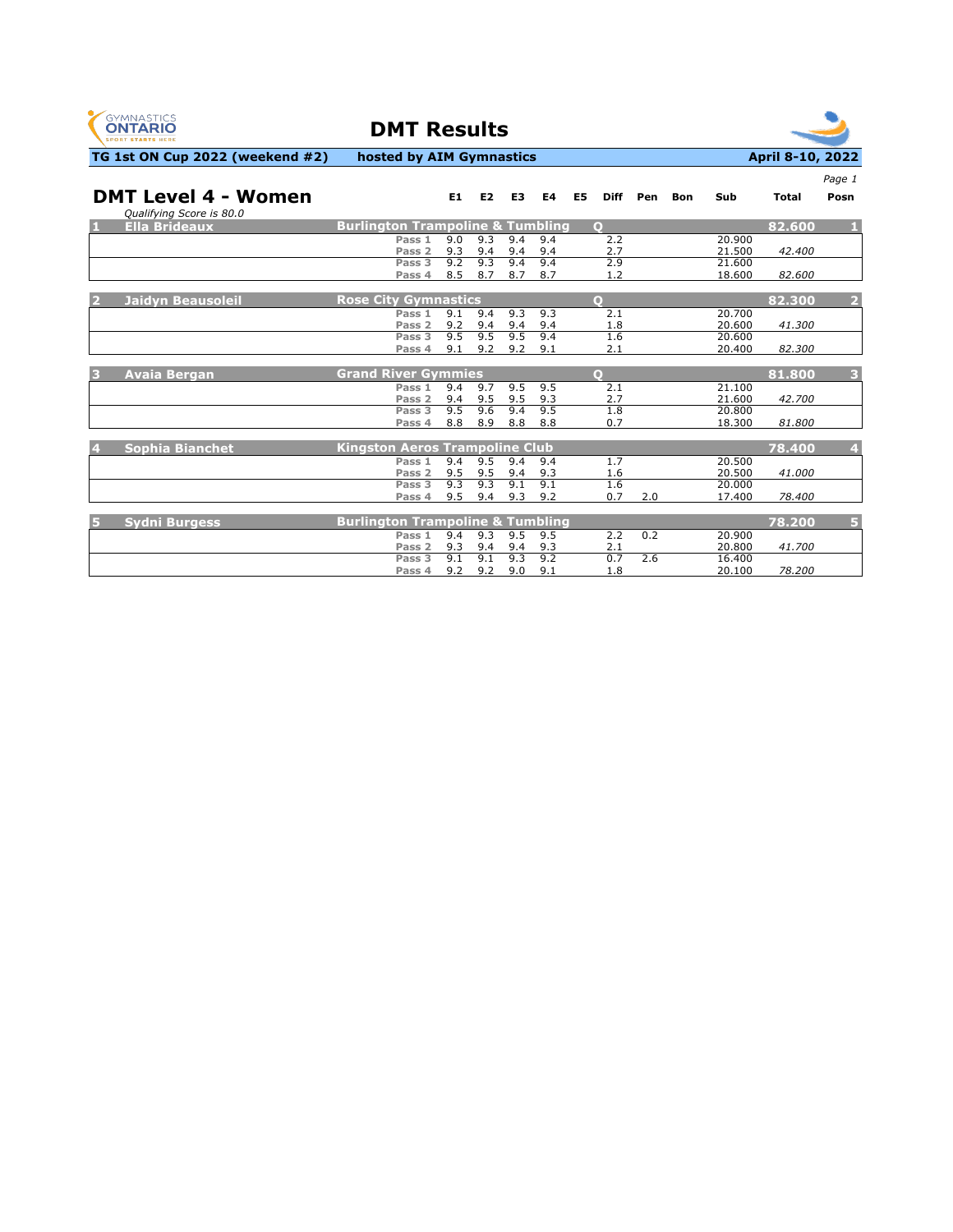



**E1 E2 E3 E4 E5 Diff Pen Bon Sub Total Posn**

*Page 1*

**TG 1st ON Cup 2022 (weekend #2) hosted by AIM Gymnastics April 8-10, 2022** 

### **DMT Level 5 - Women**

| n,             | <b>Brianna Annion</b> | <b>Dynamo Gymnastics Inc.</b>                 |                      | 81.800<br>п,                      |
|----------------|-----------------------|-----------------------------------------------|----------------------|-----------------------------------|
|                |                       | 9.3<br>9.2<br>9.1<br>9.1<br>Pass 1            | 2.7<br>21,000        |                                   |
|                |                       | 9.2<br>9.2<br>9.3<br>9.1<br>Pass <sub>2</sub> | 2.2<br>0.2<br>20,400 | 41.400                            |
|                |                       | Pass <sub>3</sub><br>9.4<br>9.3<br>9.5<br>9.4 | 20,300<br>2.1<br>0.6 |                                   |
|                |                       | 9.3<br>9.2<br>9.3<br>9.2<br>Pass 4            | 1.8<br>0.2<br>20.100 | 81.800                            |
|                |                       |                                               |                      |                                   |
| 2              | <b>Hannah Prno</b>    | <b>Burlington Trampoline &amp; Tumbling</b>   |                      | $\overline{2}$<br>81.600          |
|                |                       | 9.2<br>9.3<br>9.2<br>9.2<br>Pass 1            | 3.2<br>21.600        |                                   |
|                |                       | 9.2<br>9.3<br>Pass <sub>2</sub><br>9.1<br>9.1 | 2.7<br>20.400<br>0.6 | 42.000                            |
|                |                       | 9.0<br>9.0<br>9.2<br>8.9<br>Pass 3            | 2.1<br>0.6<br>19.500 |                                   |
|                |                       | 9.2<br>8.6<br>8.6<br>8.6<br>Pass 4            | 0.2<br>20.100<br>3.1 | 81.600                            |
|                |                       |                                               |                      |                                   |
| B              | <b>Sienna Grant</b>   | <b>Burlington Trampoline &amp; Tumbling</b>   |                      | 81.000<br>$\overline{\mathbf{3}}$ |
|                |                       | 9.3<br>9.1<br>9.2<br>9.3<br>Pass 1            | 2.7<br>21.200        |                                   |
|                |                       | 9.0<br>9.0<br>8.9<br>9.0<br>Pass 2            | 3.1<br>21.100        | 42.300                            |
|                |                       | 9.3<br>9.2<br>9.3<br>9.3<br>Pass 3            | 2.1<br>20,700        |                                   |
|                |                       | 8.6<br>8.7<br>8.7<br>8.6<br>Pass 4            | 0.7<br>18,000        | 81.000                            |
|                |                       |                                               |                      |                                   |
| $\overline{A}$ | <b>Aubree Brooker</b> | <b>Burlington Trampoline &amp; Tumbling</b>   |                      | $\overline{4}$<br>79.700          |
|                |                       | 9.1<br>9.2<br>9.3<br>9.2<br>Pass 1            | 2.6<br>0.2<br>20,800 |                                   |
|                |                       | 8.7<br>8.8<br>8.7<br>8.7<br>Pass <sub>2</sub> | 0.7<br>18.100        | 38.900                            |
|                |                       | 9.3<br>9.3<br>9.3<br>9.2<br>Pass 3            | 2.4<br>0.2<br>20,800 |                                   |
|                |                       | 9.2<br>9.2<br>9.3<br>9.2<br>Pass 4            | 2.2<br>0.6<br>20.000 | 79.700                            |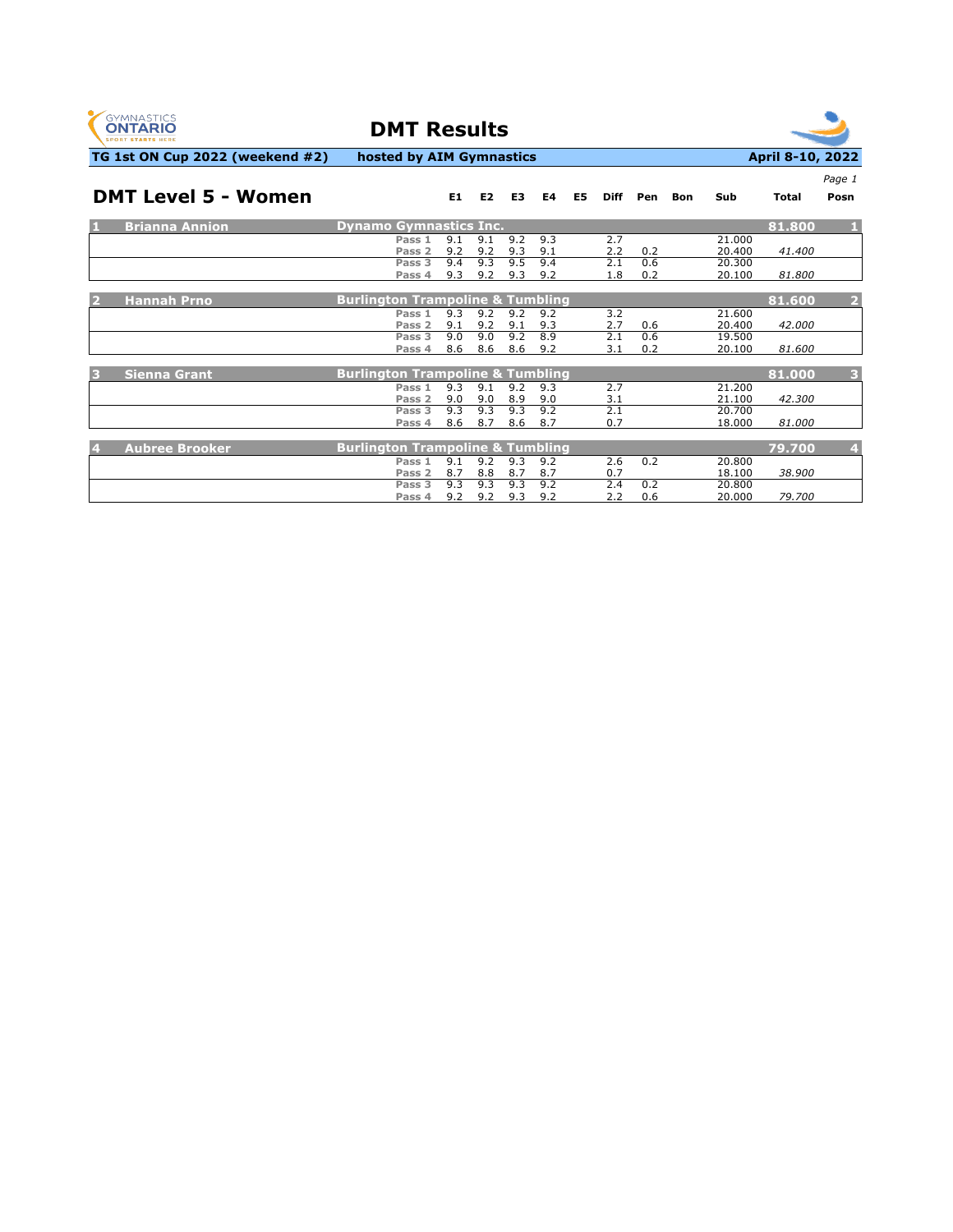| <b>GYMNASTICS</b><br><b>ONTARIO</b><br><b>SPORT STARTS HERE</b> | <b>DMT Results</b>                                         |            |                |            |            |    |             |     |     |                  |                  |                |
|-----------------------------------------------------------------|------------------------------------------------------------|------------|----------------|------------|------------|----|-------------|-----|-----|------------------|------------------|----------------|
| TG 1st ON Cup 2022 (weekend #2)                                 | hosted by AIM Gymnastics                                   |            |                |            |            |    |             |     |     |                  | April 8-10, 2022 |                |
| <b>DMT Level 1 - Men</b><br>Qualifying Score is 39.0            |                                                            | E1         | E <sub>2</sub> | E3         | E4         | E5 | <b>Diff</b> | Pen | Bon | Sub              | <b>Total</b>     | Page 1<br>Posn |
| <b>Julian Collins</b>                                           | <b>Grand River Gymmies</b><br>Pass 1<br>Pass <sub>2</sub>  | 9.7<br>9.6 | 9.7<br>9.7     | 9.6<br>9.7 | 9.4<br>9.5 |    | 0.7<br>0.7  |     |     | 20.000<br>20.000 | 40.000<br>40.000 | -1             |
| <b>Emmett Turpin</b><br>2                                       | <b>Anti-Gravity</b><br>Pass 1<br>Pass <sub>2</sub>         | 9.3<br>9.6 | 9.4<br>9.6     | 9.4<br>9.4 | 9.2<br>9.6 |    | 0.7<br>0.7  |     |     | 19.400<br>19.900 | 39.300<br>39.300 | D              |
| <b>Kayden Gaffney</b>                                           | <b>Club Les Sittelles</b><br>Pass 1<br>Pass <sub>2</sub>   | 9.6<br>9.7 | 9.6<br>9.6     | 9.5<br>9.7 | 9.2<br>9.5 |    | 0.7<br>0.7  | 0.6 |     | 19.800<br>19.400 | 39.200<br>39.200 | -3             |
| 4= Jordan Aspinall                                              | <b>Rideau Gymnastics</b><br>Pass 1<br>Pass <sub>2</sub>    | 9.2<br>9.6 | 9.3<br>9.6     | 9.2<br>9.4 | 9.3<br>9.6 |    | 0.7<br>0.7  |     |     | 19.200<br>19.900 | 39.100<br>39.100 | $4 =$          |
| 4= Jackson Evans                                                | <b>Anti-Gravity</b><br>Pass 1<br>Pass 2                    | 9.3<br>9.6 | 9.3<br>9.6     | 9.4<br>9.5 | 9.1<br>9.4 |    | 0.7<br>0.7  |     |     | 19.300<br>19.800 | 39.100<br>39.100 | $4 =$          |
| <b>Nathan Malov</b>                                             | <b>Grand River Gymmies</b><br>Pass 1<br>Pass <sub>2</sub>  | 9.3<br>9.6 | 9.6<br>9.7     | 9.5<br>9.5 | 9.3<br>9.3 |    | 0.7<br>0.7  | 0.6 |     | 18.900<br>19.800 | 38.700<br>38.700 | 6              |
| <b>Jackson Gauv in</b>                                          | <b>Anti-Gravity</b><br>Pass 1<br>Pass <sub>2</sub>         | 9.1<br>9.3 | 9.4<br>9.3     | 9.3<br>9.5 | 9.4<br>9.3 |    | 0.7<br>0.7  |     |     | 19.400<br>19.300 | 38.700<br>38.700 |                |
| <b>Emmett Steinwell-Pennington OAA</b>                          | Pass 1<br>Pass <sub>2</sub>                                | 9.1<br>9.3 | 9.2<br>9.3     | 9.2<br>9.5 | 9.1<br>9.2 |    | 0.7<br>0.7  |     |     | 19.000<br>19.300 | 38,300<br>38.300 | $\mathbf{R}$   |
| <b>Brodie Turpin</b>                                            | <b>Anti-Gravity</b><br>Pass 1<br>Pass <sub>2</sub>         | 9.0<br>9.4 | 9.1<br>9.4     | 8.9<br>9.3 | 9.3<br>9.3 |    | 0.7<br>0.7  |     |     | 18.800<br>19.400 | 38.200<br>38.200 | $\overline{9}$ |
| <b>Matthew Clarke</b><br>10                                     | <b>Rose City Gymnastics</b><br>Pass 1<br>Pass <sub>2</sub> | 9.0<br>9.0 | 9.3<br>9.1     | 9.1<br>9.0 | 9.0<br>9.3 |    | 0.7<br>0.7  |     |     | 18,800<br>18.800 | 37.600<br>37.600 | 10             |
| 11 Julien Fedor                                                 | <b>Club Les Sittelles</b><br>Pass 1<br>Pass <sub>2</sub>   | 9.3<br>9.2 | 9.4<br>9.1     | 9.4<br>9.1 | 9.3<br>9.1 |    | 0.6<br>0.7  | 0.6 |     | 19.300<br>18.300 | 37.600<br>37.600 | 11             |
| 12= Isaac Dasovich                                              | <b>Anti-Gravity</b><br>Pass 1<br>Pass <sub>2</sub>         | 9.0<br>9.1 | 9.1<br>9.2     | 9.0<br>9.2 | 8.9<br>9.1 |    | 0.7<br>0.7  | 0.6 |     | 18.100<br>19.000 | 37.100<br>37.100 | $12 =$         |
| 12= Cameron McVeigh                                             | <b>Anti-Gravity</b><br>Pass 1<br>Pass <sub>2</sub>         | 9.0<br>9.2 | 9.0<br>9.1     | 9.0<br>9.1 | 9.0<br>9.4 |    | 0.7<br>0.7  | 0.6 |     | 18.700<br>18,400 | 37.100<br>37.100 | $12=$          |
| 14 Gunnar Larsen                                                | <b>Rideau Gymnastics</b><br>Pass 1<br>Pass <sub>2</sub>    | 8.3<br>9.4 | 8.5<br>9.5     | 8.4<br>9.5 | 8.3<br>9.4 |    | 0.5<br>0.6  |     |     | 17.200<br>19.500 | 36.700<br>36.700 | 14             |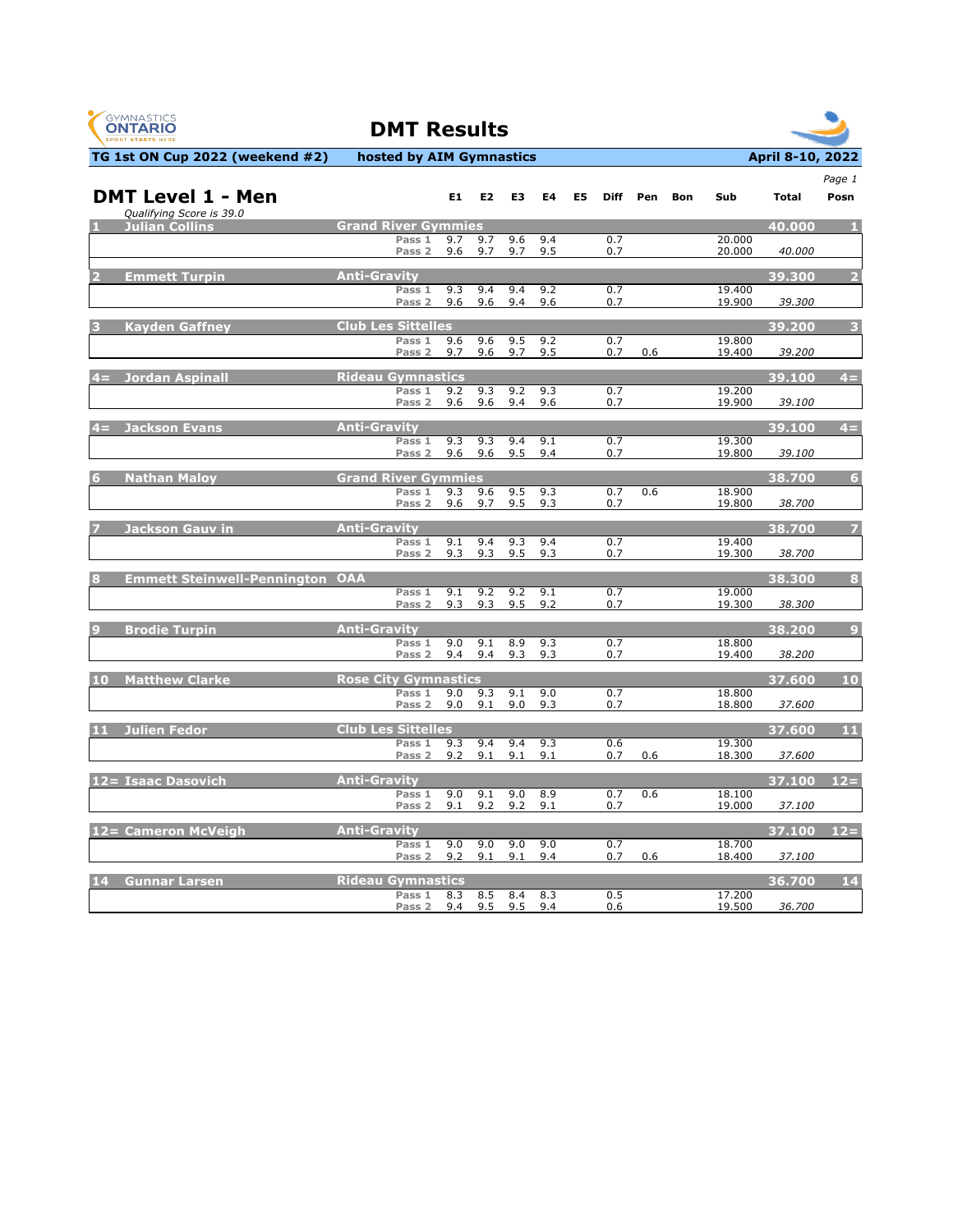



|                                                      |                                             |            |                |            |            |            |            |            |                  |              | Page 1                  |
|------------------------------------------------------|---------------------------------------------|------------|----------------|------------|------------|------------|------------|------------|------------------|--------------|-------------------------|
| <b>DMT Level 2 - Men</b><br>Qualifying Score is 79.5 |                                             | E1         | E <sub>2</sub> | E3         | E4         | E5<br>Diff | Pen        | Bon        | Sub              | <b>Total</b> | Posn                    |
| <b>Alexi Rov</b>                                     | <b>Club Les Sittelles</b>                   |            |                |            |            | $\Omega$   |            |            |                  | 82.300       |                         |
|                                                      | Pass 1<br>Pass <sub>2</sub>                 | 9.5<br>9.6 | 9.8<br>9.7     | 9.6<br>9.4 | 9.6<br>9.4 | 1.3<br>1.2 |            | 0.7        | 21,200<br>20.200 | 41.400       |                         |
|                                                      | Pass 3<br>Pass 4                            | 9.5<br>9.3 | 9.6<br>9.5     | 9.7<br>9.6 | 9.6<br>9.4 | 1.2<br>0.9 |            | 0.7        | 21.100<br>19.800 | 82.300       |                         |
| <b>Braxton Macintosh</b>                             | <b>Grand River Gymmies</b>                  |            |                |            |            | $\Omega$   |            |            |                  | 81.430       | $\overline{2}$          |
|                                                      | Pass 1<br>Pass <sub>2</sub>                 | 9.2        | 9.2<br>9.7     | 9.3<br>9.7 | 9.2<br>9.5 | 1.3<br>1.3 | 0.8        | 0.7<br>0.7 | 19.600<br>21.330 | 40.930       |                         |
|                                                      | Pass 3<br>Pass 4                            | 9.4<br>9.5 | 9.6<br>9.5     | 9.5<br>9.5 | 9.5<br>9.5 | 1.2<br>1.2 | 0.6        | 0.7        | 20.300<br>20.200 | 81.430       |                         |
| <b>Henry Buck</b>                                    | <b>Burlington Trampoline &amp; Tumbling</b> |            |                |            |            | $\Omega$   |            |            |                  | 80.700       | $\overline{\mathbf{3}}$ |
|                                                      | Pass 1<br>Pass <sub>2</sub>                 | 9.2<br>9.7 | 9.5<br>9.5     | 9.4<br>9.7 | 9.5<br>9.6 | 1.2<br>1.3 | 0.6        | 0.7<br>0.7 | 20.200<br>21.300 | 41.500       |                         |
|                                                      | Pass 3<br>Pass 4                            | 9.5<br>9.1 | 9.5<br>9.4     | 9.6<br>9.2 | 9.6<br>9.4 | 0.9<br>1.2 | 0.6        |            | 20,000<br>19.200 | 80.700       |                         |
| <b>Shawn Garvin</b>                                  | <b>Kingston Aeros Trampoline Club</b>       |            |                |            |            | $\Omega$   |            |            |                  | 80.200       | $\overline{4}$          |
|                                                      | Pass 1<br>Pass <sub>2</sub>                 | 9.3<br>9.3 | 9.4<br>9.2     | 9.4<br>9.3 | 9.4<br>9.1 | 1.2<br>1.3 | 0.6        | 0.7<br>0.7 | 20.700<br>19.900 | 40.600       |                         |
|                                                      | Pass 3<br>Pass 4                            | 9.0<br>9.4 | 9.2<br>9.4     | 9.3<br>9.3 | 9.2<br>9.5 | 1.3<br>1.2 | 0.8        | 0.7        | 19.600<br>20,000 | 80.200       |                         |
| <b>Diego Poliquin</b>                                | <b>Club Les Sittelles</b>                   |            |                |            |            | $\Omega$   |            |            |                  | 79.800       | 5                       |
|                                                      | Pass 1<br>Pass <sub>2</sub>                 | 9.3<br>9.4 | 9.3<br>9.3     | 9.3<br>9.4 | 9.1<br>9.2 | 1.3<br>0.9 |            | 0.7        | 20.600<br>19.600 | 40.200       |                         |
|                                                      | Pass 3<br>Pass 4                            | 9.1<br>9.0 | 9.1<br>9.0     | 9.2<br>9.2 | 9.2<br>9.2 | 1.2<br>1.2 |            | 0.7        | 19.500<br>20.100 | 79.800       |                         |
| <b>Jonathan Leaper</b><br>6                          | <b>Manjak's Gymnastics</b>                  |            |                |            |            |            |            |            |                  | 78.900       | 6                       |
|                                                      | Pass 1<br>Pass 2                            | 9.5<br>9.4 | 9.5<br>9.4     | 9.3<br>9.5 | 9.4<br>9.3 | 1.2<br>1.3 | 0.6        |            | 20.100<br>19.500 | 39.600       |                         |
|                                                      | Pass 3<br>Pass 4                            | 9.5<br>9.1 | 9.5<br>9.2     | 9.5<br>9.1 | 9.4<br>9.1 | 1.3<br>0.7 | 0.6        | 0.7        | 19.700<br>19.600 | 78.900       |                         |
| <b>Matthew Ross</b>                                  | <b>Club Les Sittelles</b>                   |            |                |            |            |            |            |            |                  | 76.900       |                         |
|                                                      | Pass 1<br>Pass <sub>2</sub>                 | 9.3<br>8.9 | 9.5<br>8.6     | 9.6<br>8.6 | 9.4<br>8.6 | 0.9<br>0.7 |            | 0.7        | 19.800<br>18.600 | 38.400       |                         |
|                                                      | Pass 3<br>Pass 4                            | 9.5<br>8.7 | 9.6<br>8.7     | 9.5<br>8.7 | 9.4<br>8.7 | 0.7<br>0.7 |            | 0.7        | 19.700<br>18.800 | 76.900       |                         |
| <b>Philippe Bondy</b><br>8                           | <b>Manjak's Gymnastics</b>                  |            |                |            |            |            |            |            |                  | 75.900       | $\bf{8}$                |
|                                                      | Pass 1<br>Pass <sub>2</sub>                 | 9.2<br>8.9 | 9.6<br>9.1     | 9.2<br>8.9 | 9.4<br>9.0 | 1.2<br>0.7 | 0.6        | 0.7        | 19,800<br>18.700 | 38.500       |                         |
|                                                      | Pass 3<br>Pass 4                            | 9.1<br>9.2 | 9.1<br>9.1     | 9.2<br>9.4 | 9.2<br>9.4 | 0.3<br>0.7 | 0.6<br>0.6 | 0.7        | 18.000<br>19.400 | 75.900       |                         |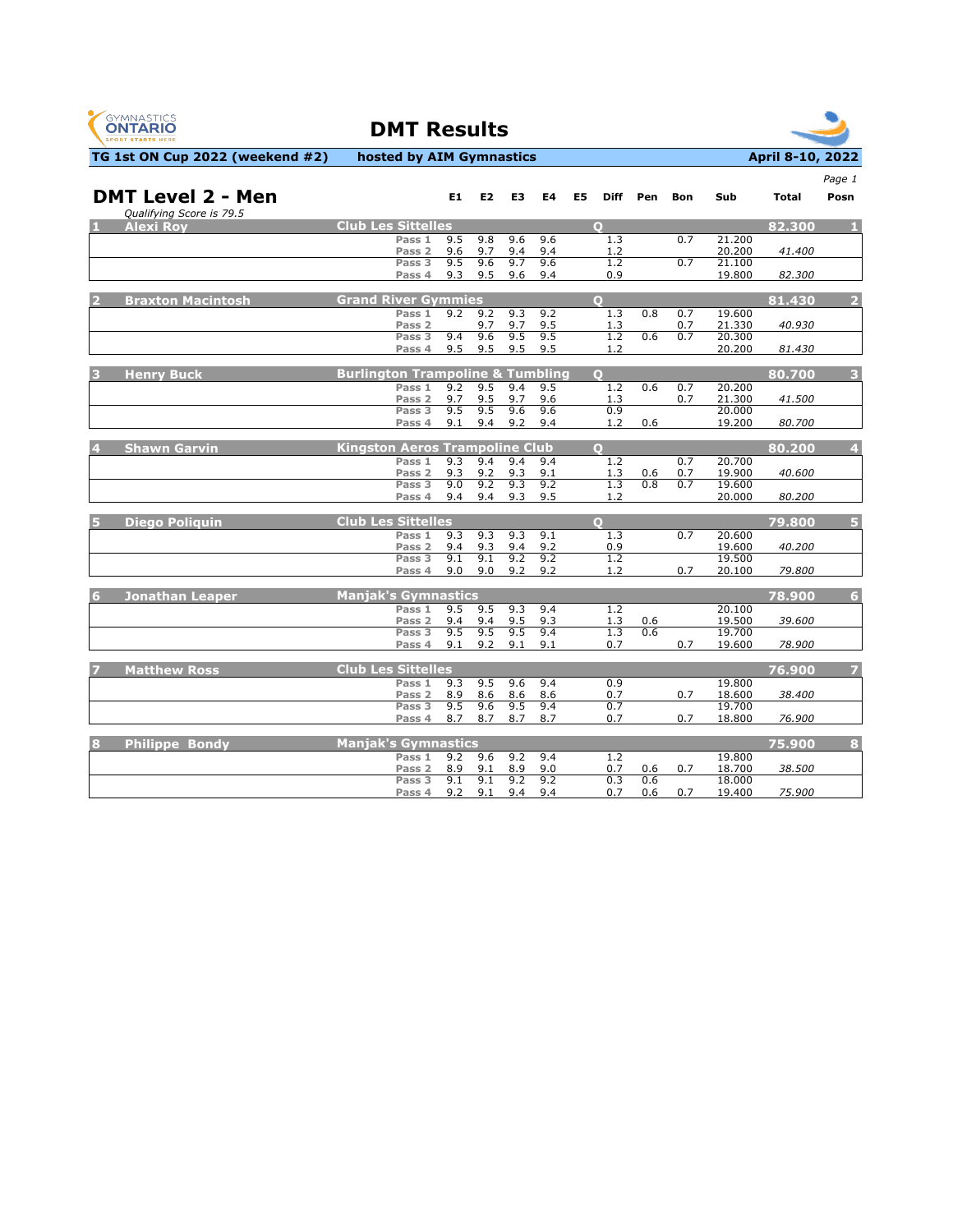

**DMT Results**



|                               |                            |     |     |     |     |                   |     |     |        |        | Page 1         |
|-------------------------------|----------------------------|-----|-----|-----|-----|-------------------|-----|-----|--------|--------|----------------|
| <b>DMT Level 3 - Men</b>      |                            | E1  | E2  | E3  | E4  | <b>Diff</b><br>E5 | Pen | Bon | Sub    | Total  | Posn           |
| Qualifying Score is 79.2      |                            |     |     |     |     |                   |     |     |        |        |                |
| к<br><b>Tayshaun Forbes</b>   | <b>OAA</b>                 |     |     |     |     | $\Omega$          |     |     |        | 81.300 |                |
|                               | Pass 1                     | 9.0 | 9.3 | 9.2 | 9.1 | 1.7               | 0.2 |     | 19.800 |        |                |
|                               | Pass <sub>2</sub>          | 9.3 | 9.6 | 9.4 | 9.5 | 1.3               |     |     | 20,200 | 40.000 |                |
|                               | Pass 3                     | 9.6 | 9.7 | 9.7 | 9.6 | 1.3               |     |     | 20,600 |        |                |
|                               | Pass 4                     | 9.4 | 9.6 | 9.6 | 9.5 | 1.6               |     |     | 20,700 | 81,300 |                |
|                               |                            |     |     |     |     |                   |     |     |        |        |                |
| <b>Ronan Harvey</b>           | <b>Velocity Sport Inc.</b> |     |     |     |     | $\circ$           |     |     |        | 79.600 | $\overline{2}$ |
|                               | Pass 1                     | 9.6 | 9.6 | 9.6 | 9.5 | 1.3               |     |     | 20.500 |        |                |
|                               | Pass <sub>2</sub>          | 9.2 | 9.2 | 9.3 | 9.3 | 1.7               |     |     | 20,200 | 40.700 |                |
|                               | Pass 3                     | 9.0 | 9.1 | 9.0 | 9.1 | 1.5               |     |     | 19.600 |        |                |
|                               | Pass 4                     | 9.4 | 9.4 | 9.3 | 9.3 | 1.2               | 0.6 |     | 19.300 | 79.600 |                |
|                               |                            |     |     |     |     |                   |     |     |        |        |                |
| <b>Jonathan Langford</b><br>E | <b>Grand River Gymmies</b> |     |     |     |     |                   |     |     |        | 59.100 | 3              |
|                               | Pass 1                     | 0.0 | 0.0 | 0.0 | 0.0 |                   |     |     | 0.000  |        |                |
|                               | Pass <sub>2</sub>          | 9.5 | 9.4 | 9.2 | 9.3 | 1.3               |     |     | 20,000 | 20.000 |                |
|                               | Pass 3                     | 9.2 | 9.3 | 9.3 | 9.4 | 1.3               |     |     | 19.900 |        |                |
|                               | Pass 4                     | 9.1 | 9.1 | 9.1 | 9.2 | 1.6               | 0.6 |     | 19.200 | 59.100 |                |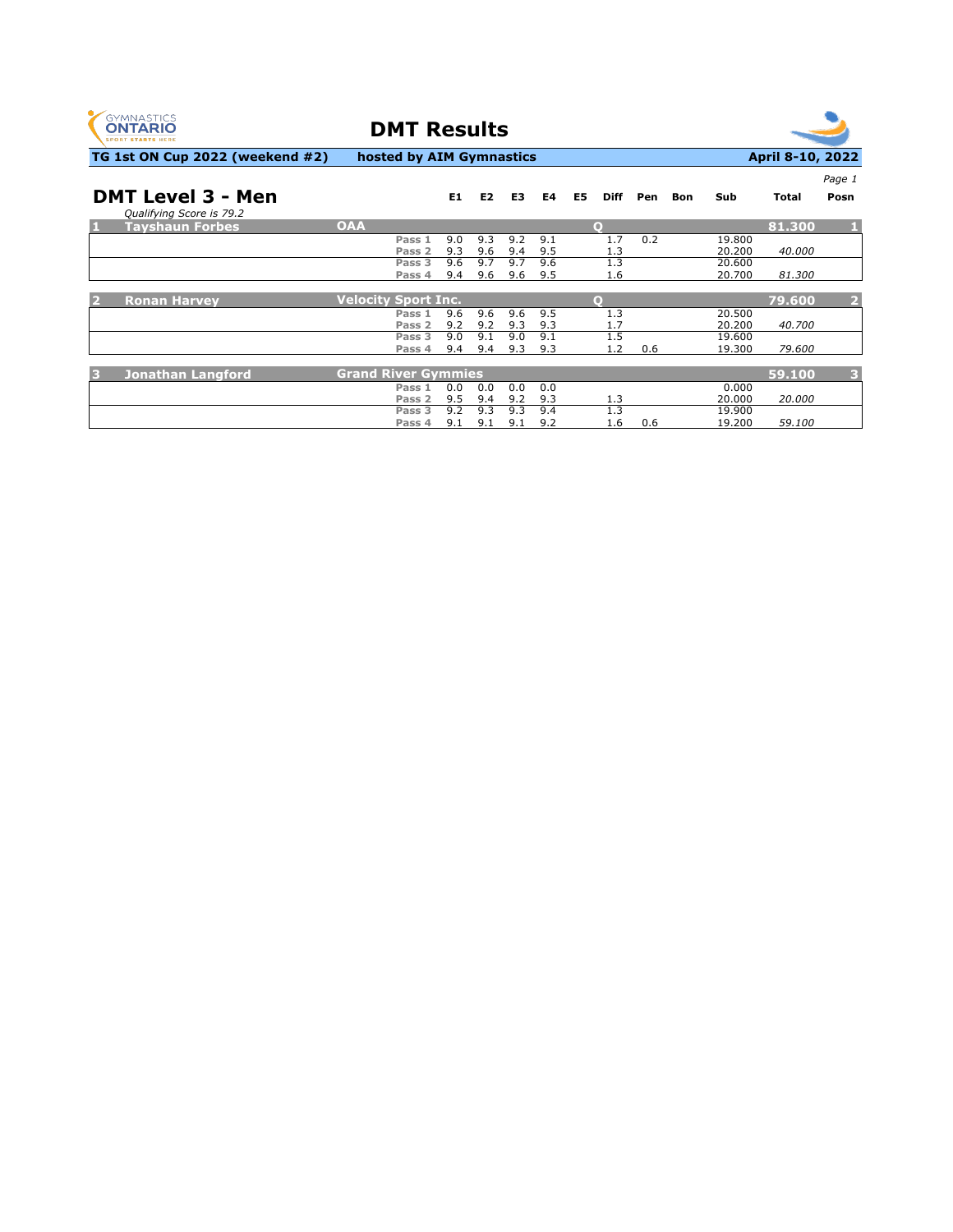



| <b>DMT Level 4 - Men</b><br>Qualifying Score is 80.0 |                               | E1         | E <sub>2</sub> | E3         | E4         | E5.<br><b>Diff</b> | Pen                      | <b>Bon</b> | Sub              | <b>Total</b> | Page 1<br>Posn |
|------------------------------------------------------|-------------------------------|------------|----------------|------------|------------|--------------------|--------------------------|------------|------------------|--------------|----------------|
| <b>Owen Ritchie</b>                                  | <b>OAA</b>                    |            |                |            |            | $\Omega$           |                          |            |                  | 80.900       | л              |
|                                                      | Pass 1<br>Pass <sub>2</sub>   | 9.3<br>9.2 | 9.3<br>9.2     | 9.3<br>9.1 | 9.4<br>9.2 |                    | 1.6<br>1.7               |            | 20,200<br>20.100 | 40.300       |                |
|                                                      | Pass 3<br>Pass 4              | 9.3<br>9.0 | 9.3<br>9.1     | 9.2<br>9.4 | 9.2<br>9.3 |                    | 1.7<br>2.0               |            | 20,200<br>20,400 | 80.900       |                |
| <b>Jefery Collins</b>                                | <b>Grand River Gymmies</b>    |            |                |            |            |                    |                          |            |                  | 78.500       | $\overline{2}$ |
|                                                      | Pass 1<br>Pass <sub>2</sub>   | 9.3<br>9.0 | 9.3<br>9.2     | 9.3<br>9.1 | 9.3<br>9.1 |                    | 2.4<br>2.0<br>2.9<br>0.2 |            | 19,000<br>20.900 | 39.900       |                |
|                                                      | Pass <sub>3</sub><br>Pass 4   | 8.7<br>9.2 | 8.7<br>9.3     | 8.7<br>9.2 | 8.7<br>9.3 |                    | 0.0<br>2.7               |            | 17.400<br>21.200 | 78.500       |                |
| <b>Matthew Wigood</b>                                | <b>Dynamo Gymnastics Inc.</b> |            |                |            |            |                    |                          |            |                  | 76.600       | з              |
|                                                      | Pass 1<br>Pass 2              | 9.4<br>8.7 | 9.5<br>8.6     | 9.5<br>8.6 | 9.4<br>8.6 |                    | 1.6<br>0.6               |            | 20.500<br>17.800 | 38.300       |                |
|                                                      | Pass <sub>3</sub><br>Pass 4   | 9.1<br>8.3 | 9.2<br>8.3     | 9.2<br>8.4 | 9.1<br>8.3 |                    | 0.2<br>1.7<br>1.9        |            | 19.800<br>18.500 | 76.600       |                |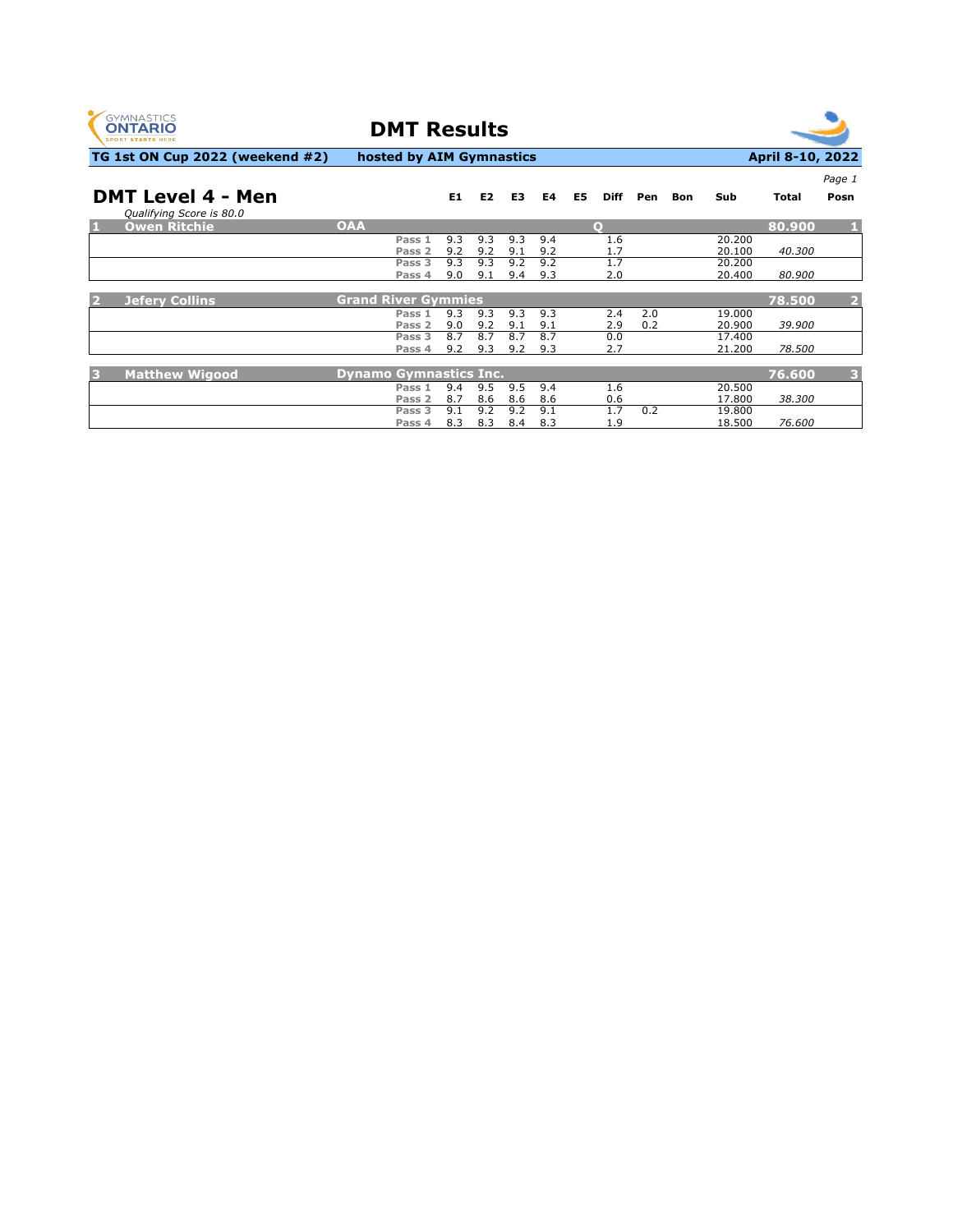



|                          |                                             |     |                |     |     |    |     |          |     |        |        | Page 1                  |
|--------------------------|---------------------------------------------|-----|----------------|-----|-----|----|-----|----------|-----|--------|--------|-------------------------|
| <b>DMT Level 5 - Men</b> |                                             | E1  | E <sub>2</sub> | E3  | E4  | E5 |     | Diff Pen | Bon | Sub    | Total  | Posn                    |
| <b>Haiden Smith</b>      | <b>Kingston Aeros Trampoline Club</b>       |     |                |     |     |    |     |          |     |        | 88.900 | п.                      |
|                          | Pass 1                                      | 9.3 | 9.3            | 9.2 | 8.8 |    | 4.4 |          |     | 22,900 |        |                         |
|                          | Pass <sub>2</sub>                           | 9.5 | 9.4            | 9.4 | 9.4 |    | 3.1 | 0.6      |     | 21.300 | 44.200 |                         |
|                          | Pass 3                                      | 9.1 | 9.3            | 9.2 | 9.3 |    | 3.9 | 0.6      |     | 21.800 |        |                         |
|                          | Pass 4                                      | 9.3 | 9.3            | 9.2 | 9.4 |    | 4.3 |          |     | 22.900 | 88.900 |                         |
| <b>Matthew Susko</b>     | <b>Kingston Aeros Trampoline Club</b>       |     |                |     |     |    |     |          |     |        | 88.600 | $\overline{2}$          |
|                          | Pass 1                                      | 9.2 | 9.2            | 9.1 | 9.3 |    | 3.1 | 0.6      |     | 20.900 |        |                         |
|                          | Pass 2                                      | 9.5 | 9.5            | 9.3 | 9.5 |    | 3.5 |          |     | 22.500 | 43.400 |                         |
|                          | Pass <sub>3</sub>                           | 9.2 | 9.4            | 9.3 | 9.3 |    | 4.4 |          |     | 23.000 |        |                         |
|                          | Pass 4                                      | 9.5 | 9.4            | 9.4 | 9.5 |    | 3.3 |          |     | 22.200 | 88.600 |                         |
| <b>Xavier Bair</b>       | <b>Burlington Trampoline &amp; Tumbling</b> |     |                |     |     |    |     |          |     |        | 85.600 | $\overline{\mathbf{3}}$ |
|                          | Pass 1                                      | 9.3 | 9.3            | 9.2 | 9.2 |    | 3.6 | 0.2      |     | 21.900 |        |                         |
|                          | Pass <sub>2</sub>                           | 9.4 | 9.3            | 9.2 | 9.4 |    | 2.7 | 0.6      |     | 20.800 | 42.700 |                         |
|                          | Pass 3                                      | 9.2 | 9.2            | 9.2 | 9.2 |    | 3.0 |          |     | 21.400 |        |                         |
|                          | Pass 4                                      | 9.4 | 9.3            | 9.3 | 9.4 |    | 3.4 | 0.6      |     | 21.500 | 85.600 |                         |
| <b>Andrew Graham</b>     | <b>Burlington Trampoline &amp; Tumbling</b> |     |                |     |     |    |     |          |     |        | 84.600 | $\overline{\mathbf{4}}$ |
|                          | Pass 1                                      | 9.5 | 9.4            | 9.4 | 9.3 |    | 2.6 | 0.2      |     | 21,200 |        |                         |
|                          | Pass <sub>2</sub>                           | 9.4 | 9.2            | 9.3 | 9.2 |    | 2.7 | 0.2      |     | 21.000 | 42.200 |                         |
|                          | Pass 3                                      | 9.4 | 9.4            | 9.4 | 9.5 |    | 3.1 |          |     | 21.900 |        |                         |
|                          | Pass 4                                      | 9.3 | 9.3            | 9.3 | 9.2 |    | 2.7 | 0.8      |     | 20.500 | 84.600 |                         |
| <b>Maks Skripnicenko</b> | <b>Burlington Trampoline &amp; Tumbling</b> |     |                |     |     |    |     |          |     |        | 82.700 | $\overline{5}$          |
|                          | Pass 1                                      | 9.4 | 9.3            | 9.2 | 9.4 |    | 2.7 | 0.2      |     | 21.200 |        |                         |
|                          | Pass <sub>2</sub>                           | 9.1 | 9.2            | 9.1 | 9.1 |    | 3.1 | 0.6      |     | 20.700 | 41.900 |                         |
|                          | Pass <sub>3</sub>                           | 9.4 | 9.3            | 9.3 | 9.3 |    | 2.2 | 0.2      |     | 20.600 |        |                         |
|                          | Pass 4                                      | 9.4 | 9.4            | 9.3 | 9.2 |    | 2.1 | 0.6      |     | 20.200 | 82.700 |                         |
| <b>Ashton White</b><br>6 | <b>Dynamo Gymnastics Inc.</b>               |     |                |     |     |    |     |          |     |        | 81.800 | $6\overline{6}$         |
|                          | Pass 1                                      | 9.5 | 9.5            | 9.4 | 9.4 |    | 2.7 |          |     | 21.600 |        |                         |
|                          | Pass <sub>2</sub>                           | 9.5 | 9.4            | 9.3 | 9.4 |    | 3.1 |          |     | 21.900 | 43.500 |                         |
|                          | Pass <sub>3</sub>                           | 8.7 | 8.7            | 8.7 | 8.7 |    | 1.2 |          |     | 18.600 |        |                         |
|                          | Pass 4                                      | 9.4 | 9.1            | 9.1 | 9.3 |    | 1.8 | 0.5      |     | 19.700 | 81.800 |                         |
| <b>Carter Wilson</b>     | <b>Burlington Trampoline &amp; Tumbling</b> |     |                |     |     |    |     |          |     |        | 78,800 | 7                       |
|                          | Pass 1                                      | 9.3 | 9.2            | 9.3 | 9.1 |    | 2.2 | 0.2      |     | 20.500 |        |                         |
|                          | Pass <sub>2</sub>                           | 9.2 | 9.2            | 9.2 | 9.1 |    | 2.7 | 0.8      |     | 20.300 | 40.800 |                         |
|                          | Pass 3                                      | 9.3 | 9.2            | 9.2 | 9.2 |    | 2.1 | 0.6      |     | 19.900 |        |                         |
|                          | Pass 4                                      | 8.7 | 8.7            | 8.7 | 8.7 |    | 0.7 |          |     | 18.100 | 78.800 |                         |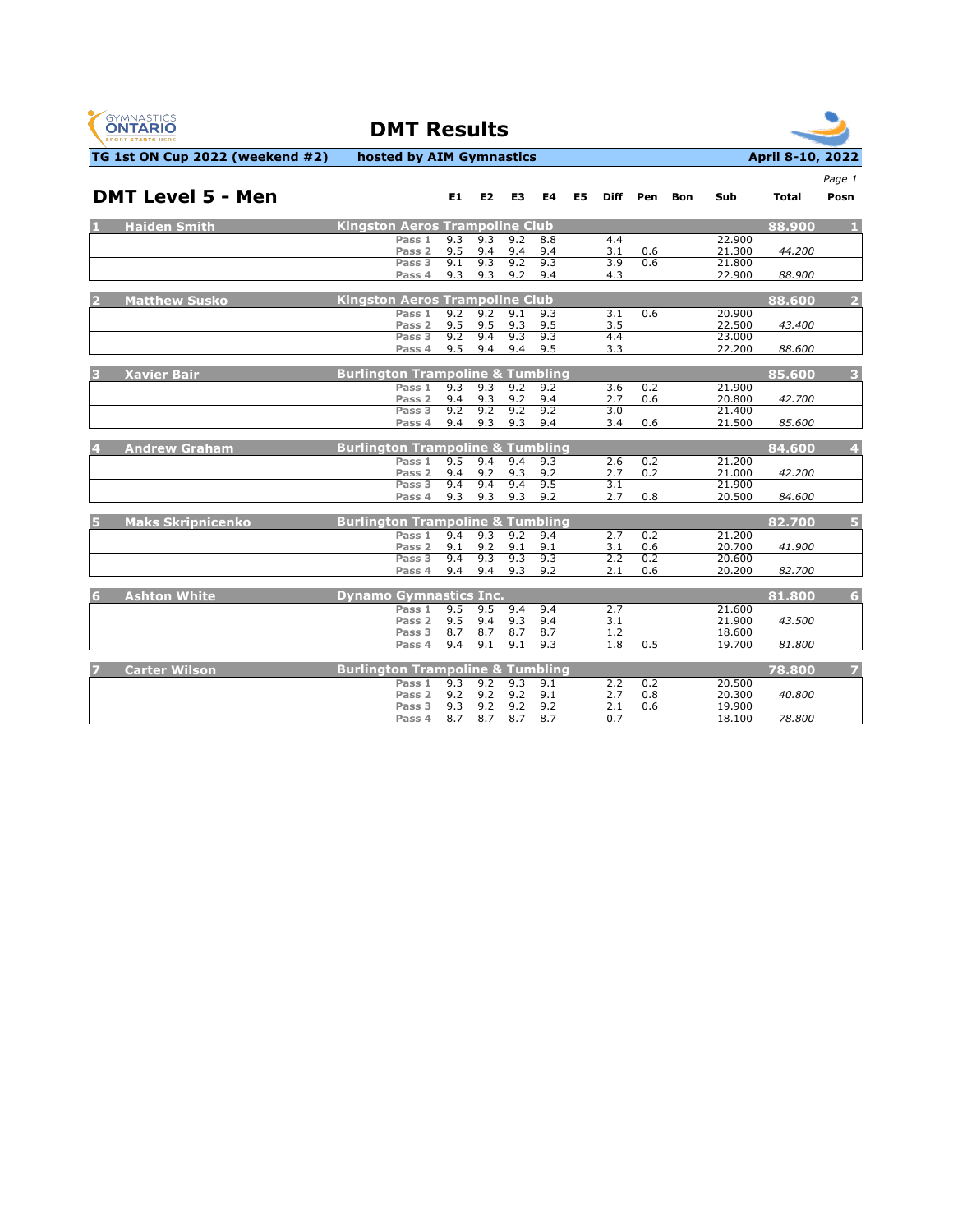

**DMT Results**



**E1 E2 E3 E4 E5 Diff Pen Bon Sub Total Posn**

*Page 1*

**TG 1st ON Cup 2022 (weekend #2) hosted by AIM Gymnastics April 8-10, 2022** 

### **DMT Level 6 - Men**

|                | Vince Gandza.           | <b>Burlington Trampoline &amp; Tumbling</b> |     |     |     |     |     |     |        | 90.100 |  |
|----------------|-------------------------|---------------------------------------------|-----|-----|-----|-----|-----|-----|--------|--------|--|
|                |                         | Pass 1                                      | 9.3 | 9.2 |     | 9.1 | 4.8 | 0.6 | 22,600 |        |  |
|                |                         | Pass 2                                      | 9.2 | 9.3 | 9.2 | 9.3 | 4.8 | 0.6 | 22.700 | 45.300 |  |
|                |                         | Pass 3                                      | 9.5 | 9.4 | 9.3 | 9.6 | 3.5 |     | 22,400 |        |  |
|                |                         | Pass 4                                      | 9.5 | 9.5 | 9.4 | 9.6 | 3.4 |     | 22,400 | 90.100 |  |
|                |                         |                                             |     |     |     |     |     |     |        |        |  |
| $\overline{2}$ | <b>Declan Highstead</b> | <b>AIM Gymnastics Pickering</b>             |     |     |     |     |     |     |        | 65.900 |  |
|                |                         | Pass 1                                      | 9.4 | 9.6 | 9.4 | 9.3 |     | 0.2 | 21.700 |        |  |
|                |                         | Pass 2                                      | 0.0 | 0.0 | 0.0 | 0.0 | 0.0 |     | 0.000  | 21.700 |  |
|                |                         | Pass 3                                      | 9.5 | 9.4 | 9.2 | 9.2 | 4.3 | 0.6 | 22,300 |        |  |
|                |                         | Pass 4                                      | 9.5 | 9.5 |     | 9.5 | 3.5 | 0.6 | 21.900 | 65,900 |  |